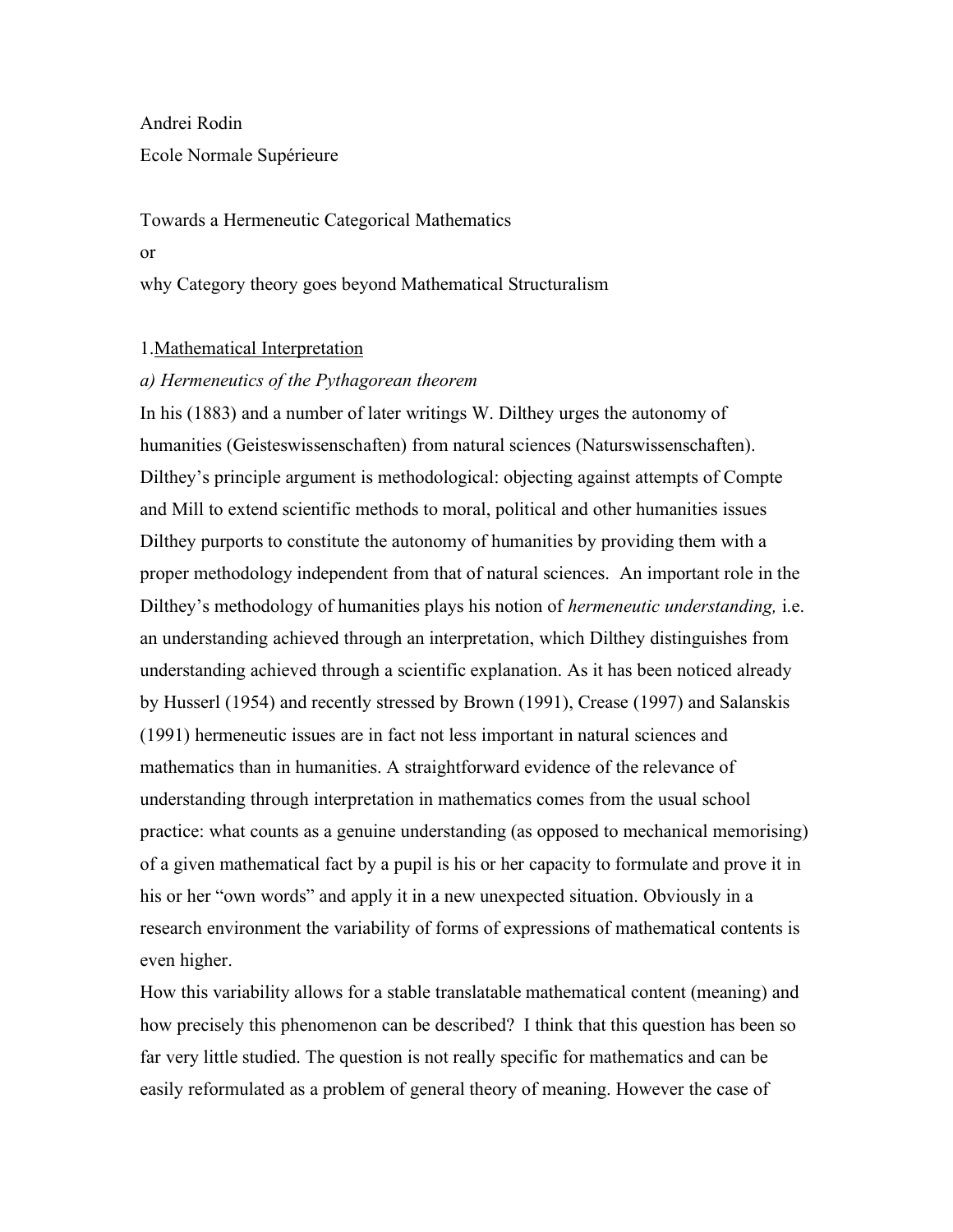mathematical meaning is particularly important because in this case one can easier see how to treat the problem by rigorous mathematical methods. As far as the problem is solved inside mathematics one can think about application of the obtained mathematical solution elsewhere.

It might be argued that I confuse here a mathematical content with cognitive and social activities through which this content is "proceeded", or with symbolic and linguistic *forms* in which this content is expressed and communicated. It might be further argued that once a mathematical content is considered on its own rights hermeneutic issues become irrelevant. In the next paragraph I shall show that the latter claim is wrong because there are issues, which can be described both as "purely mathematical" and hermeneutic. In the present paragraph I shall show that the former claim is problematic (even if not plainly false) because a mathematical content cannot be easily separated from its symbolic form in a way making this form mathematically irrelevant. Consider Pythagorean theorem. As formulated in (Lang&Murrow 1997, p.95) the theorem says this:

(LM) Let *XYZ* be a right triangle with legs of lengths *x* and *y*, and hypotenuse of length *z*. Then  $x^2 + y^2 = z^2$ .

(Doneddu 1965, p.209) under the title *Pythagorean theorem* states the following (my translation from French):

(D) Two non-zero vectors *x* and *y* are orthogonal if and only if  $(y-x)^2 = y^2 + x^2$ .

Finally the famous proposition 47 of Book 1 of Euclid's *Elements* states this (hereafter I quote Euclid by Heath's translation (1926):

(E) In right-angled triangles the square on the side subtending the right angle is equal to the squares on the sides containing the right angle.

Are (LM), (D) and (E) different forms of the same theorem? An attentive reader will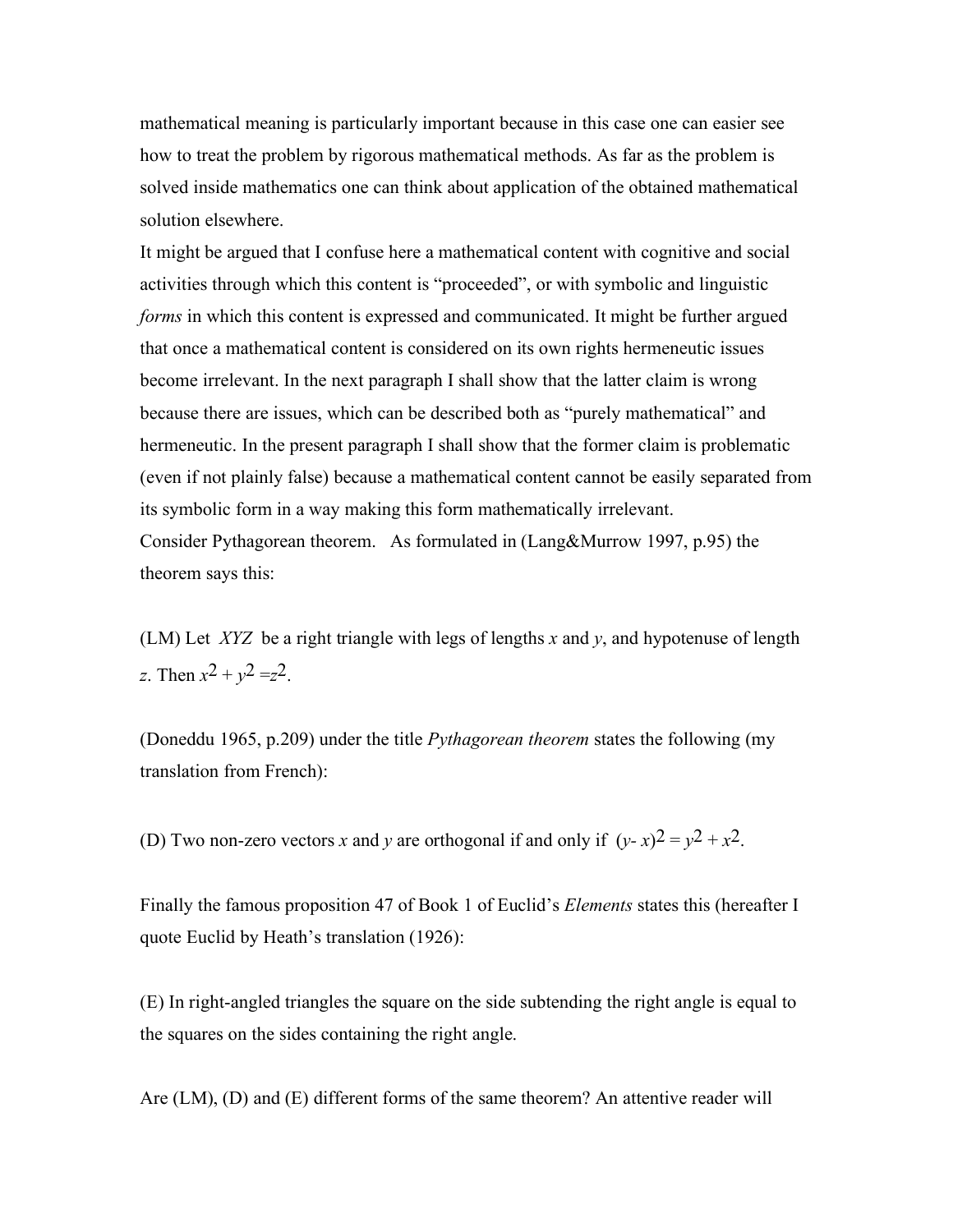immediately answer in negative pointing to the fact that (D) comprises the proposition usually called the *converse* of the Pythagorean theorem. This Donnedu's terminological decision I leave without commenting but ask the same question exchanging (D) for its *only if* part (which I denote (D') for further references). Now a plausible answer is *Yes, of course!* However obvious might be the answer, particularly in a mathematician's eyes, let's make some basic hermeneutics about (LM), (D'), (E) and read these propositions carefully before making a decision. Obviously each of the three propositions can be correctly interpreted only within a larger theory. Fortunately all the three books, from which I took the quotations, are elementary textbooks and so require no or very little previous mathematical knowledge. So in each of the three cases it is quite clear what is the corresponding larger theory. To simplify my task I shall leave out almost everything concerning *proofs* of the theorems and discuss only their statements.

Lang&Murrow in their book for beginners provide a fairly minimalist conceptual basis for their version of the Pythagorean theorem: before learning the theorem a student is supposed only to habituate him- or herself to basic geometrical constructions like triangles and learn the notion of *length* of a given straight segment. The latter notion reduces in the Lang&Murrow's book to the notion of *distance* between two given points. Lang&Murrow introduce the notion of distance through informally stated axioms of metric space and occasionally mention that distances are *numbers* one reads off from a graduated ruler. What a smart kid should think given two different rulers one of which is graduated in inches and the other in centimetres? The unwillingness of the authors to elaborate on this point is understandable since they commit themselves to keeping the Pythagorean Secret (not to be confused with the Pythagorean theorem) out of the reach of their students. I mean the incommensurability problem. Following the teaching strategy, which the legend attributes to Pythagoras himself, Lang&Murrow like most of authors of today's elementary mathematical textbooks reserve the truth about incommensurability for those of older students who choose to study mathematics at an advanced level and are expected not only to see the problem but also treat it by a modern remedy. (Doneddu 1965) shows how the remedy may look like. This textbook applies Bourbaki's "architectonic" principles: it starts with making up a Boolean set-theoretic framework, then develops on this basis a theory of real numbers, and only after that comes to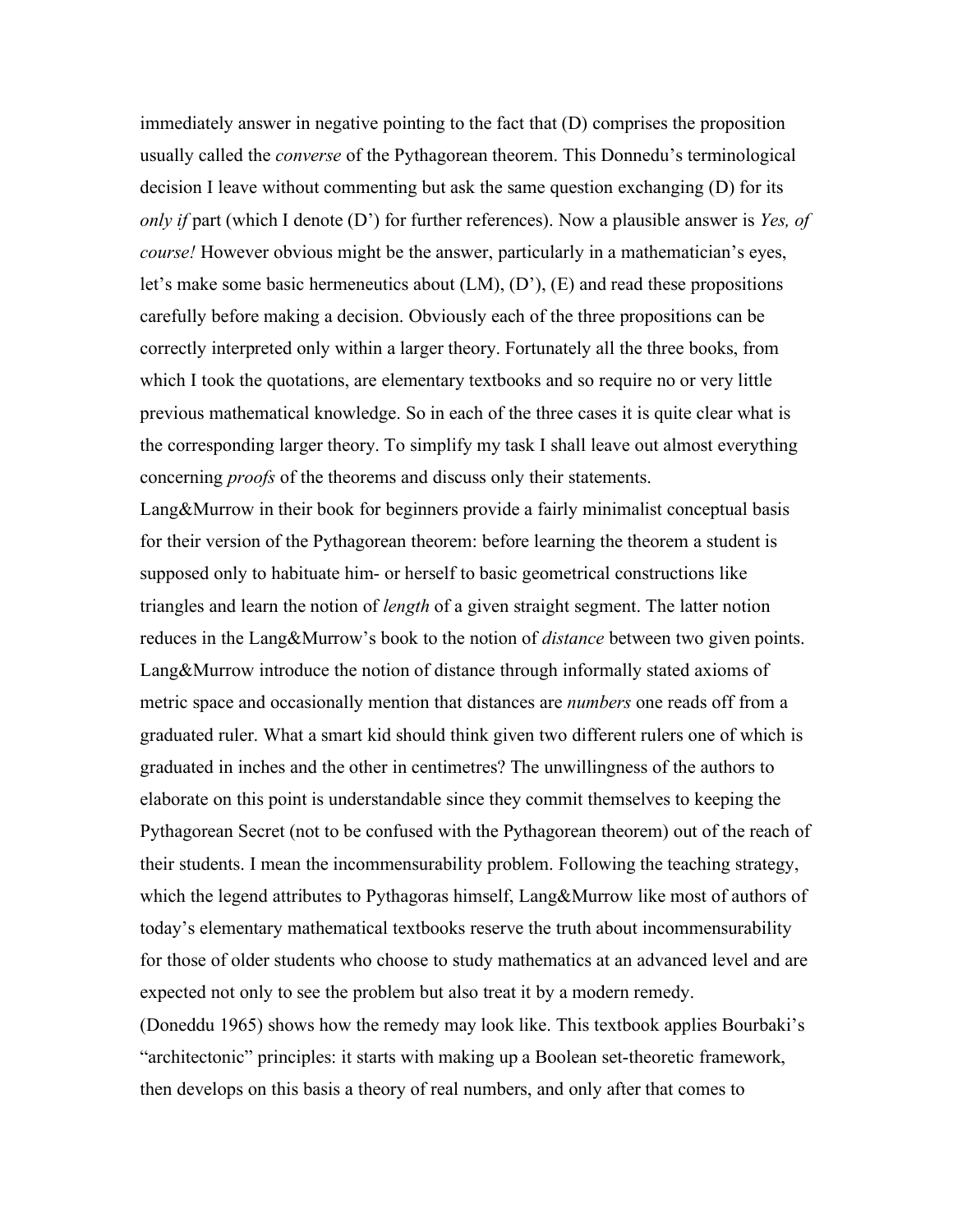geometrical issues. Euclidean space is construed here as a vector space over the field of the reals. Formula

# $(y-x)^2 = y^2 + x^2$

requires an accurate interpretation: the minus sign on the left denotes the subtraction of *vectors* while the plus sign on the right denotes the sum of real numbers (so the two signs do *not* denote here reciprocal operations); the squares on both sides stand for the scalar product of vectors. We see that the price of the rigor is quite high: Donnedu's version of Pythagorean theorem requires a much more serious preparatory work, and after all the theorem doesn't explicitly refer to any triangle at all!

Euclid's classical presentation of the Pythagorean theorem depends, of course, on principles laid out in the beginning of the first book of the *Elements*. An extended historical comment on this theorem wouldn't be appropriate here, so I shall stress only one point often presenting a difficulty for a modern reader. (E) says that the bigger square equals to the smaller squares. How to understand this? An interpretation that immediately comes to mind is this: the *area* of the bigger square equals the *sum of the areas* of the smaller squares. But this is certainly *not* what Euclid says. Euclid speaks here about equality of figures, not about equality of their areas. In spite of differences between Euclid's and Hilbert's axiomatic methods (stressed in what follows), it is helpful to think about Euclid's notion of equality as formally introduced through Axioms of the first Book of the *Elements*. The Axioms give this: (i) equality is symmetric and transitive (Axiom 1; symmetry of this relation is granted by the linguistic form, in which the Axioms are expressed); (ii) congruent figures are equal (Axiom 4); (iii) figures composable of equal figures or complementable to equal figures, are equal (Axioms 2,3). This accounts for Euclid's equality as a binary relation, so (E) saying that one square equals to two other squares still remains puzzling. The obvious solution of the puzzle is this: the union of the two smaller squares is one relatum here while the bigger square is the other. Applying (iii) to the (topologically disconnected) union of two squares and using other Axioms and a number of preceding theorems Euclid proves his version of Pythagorean theorem. The equality of areas, of course, implies the Euclidean equality just explained. The converse, however, doesn't always hold. It doesn't hold, for example, for circles: given two smaller circles such that the sum of their areas is equal to the area of a bigger circle the bigger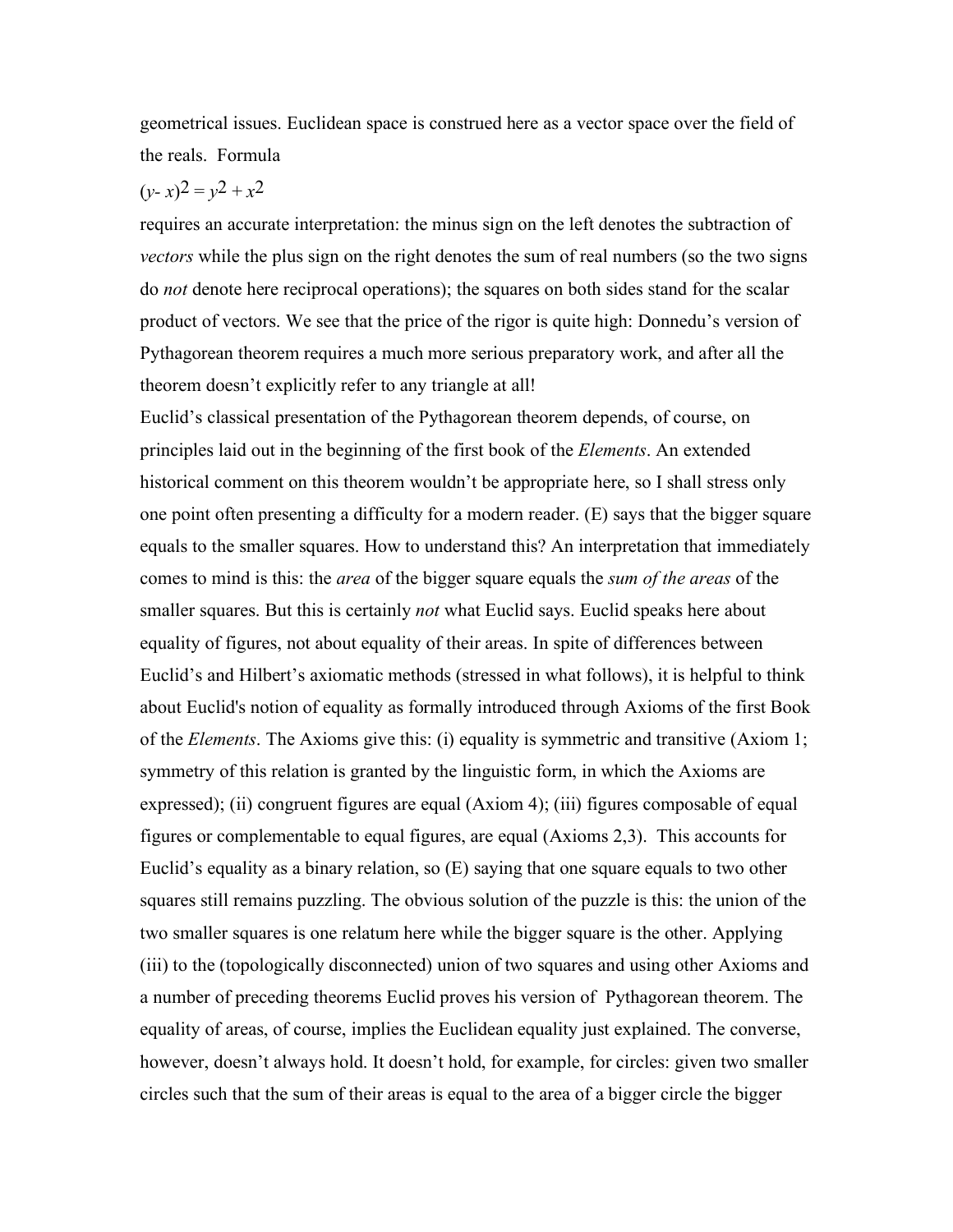circle is obviously not equal in the Euclidean sense to the two smaller circles. A less trivial mathematical fact is that polyhedra of the equal volume are, generally speaking, not equal in the Euclid's sense either.

This short exposition of  $(LM)$ ,  $(D')$  and  $(E)$  is by far sufficient for claiming the obvious: although there is a sense in which all the three propositions express the "same theorem", the differences between them are anything but merely linguistic. So the claim that the three propositions say "essentially the same thing" shouldn't be taken at its face value. One who seeks to sweep the issue of interpretation out of mathematics might take a different strategy and argue that, say, only (D') represents the Pythagorean theorem in its correct form while (E) is hopelessly outdated and (LM) is just a simplified account for kids. Then it may be argued that the problem of translation between  $(LM)$ ,  $(D')$  and  $(E)$ belongs to history of mathematics and to mathematics education rather than to pure mathematics. It is obvious however that  $(LM)$ ,  $(D')$  and  $(E)$  are called by the same name of the Pythagorean theorem not for purely historical reason but because of similarity of their mathematical contents. How to grasp this similarity in rigorous terms? How the claim that given mathematical propositions A, B "say essentially the same thing" can be possibly justified?

In order to answer these questions consider first the notion of logical equivalence. May one generally look at logically equivalent mathematical propositions A, B (i.e. propositions which imply each other) as different expressions of the same mathematical fact? Obviously not. Equivalent mathematical propositions may "mean" very different things, so the equivalence of two given mathematical propositions may be very far from being obvious. For example in the traditional Euclidean setting the theorem saying that the sum of internal angles of any triangle is equal to two right angles is equivalent to the to the Fifth Postulate ("Axiom of Parallels"). But this cannot be seen immediately without a proof because the two propositions *mean* quite different things. So the logical equivalence is not sufficient for the purpose. But is it necessary? Given that A, B are different formulations of the "same theorem" is it always the case that A, B are logically equivalent (in symbols  $A \Leftrightarrow B$ )? This might sound like a reasonable requirement but looking at our example of Pythagorean theorem one would wish to relax it. For one cannot assert and moreover prove  $A \Leftrightarrow B$  unless A, B belong to the same theory. But our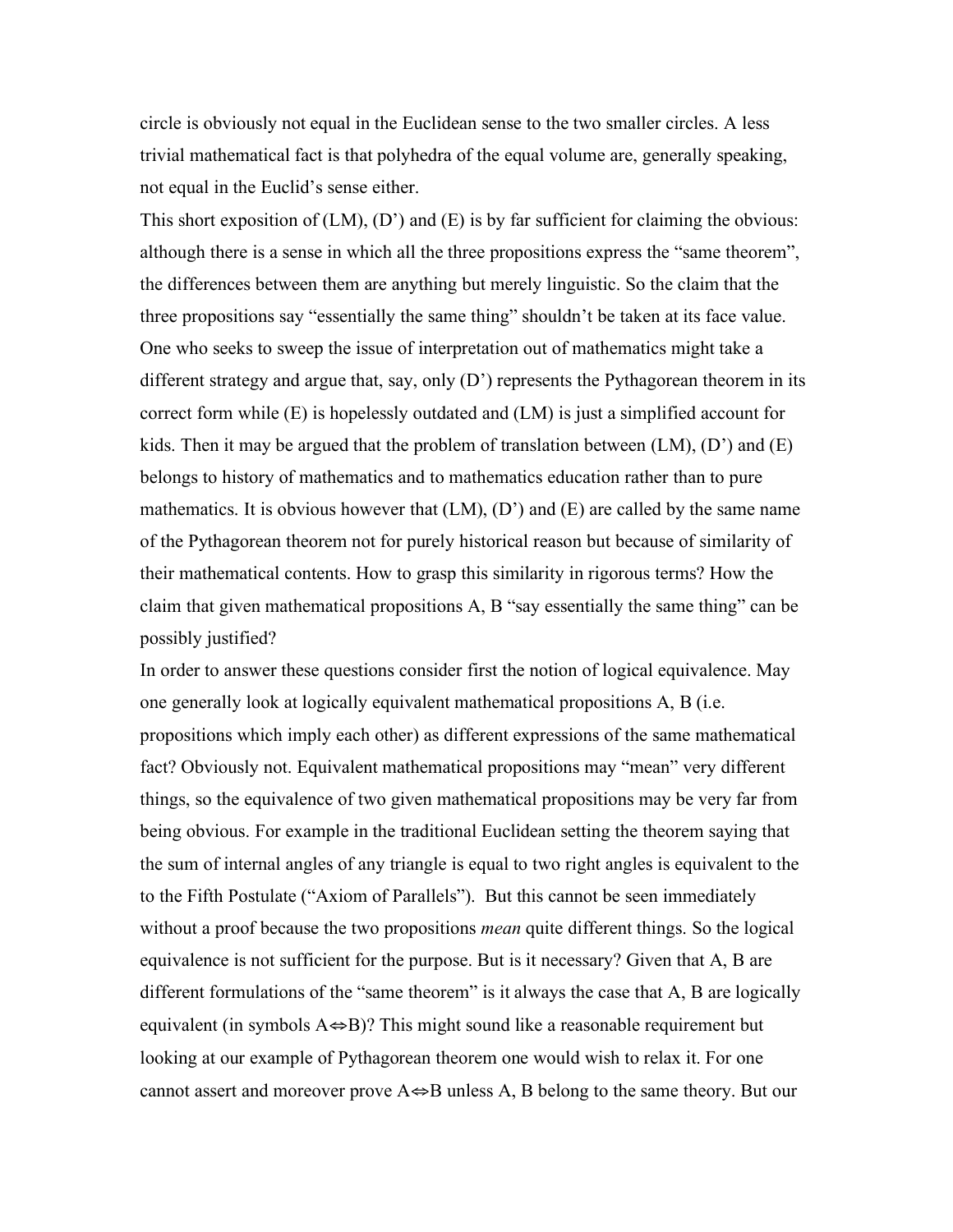(LM), (D'), (E) all belong to different theories! Let's see whether the wanted background theory C can be acquired. Obviously C should incorporate not only propositions (LM), (D'), (E) but also their corresponding mother theories or at least relevant fragments of these theories. Although some *bricolage* of this sort can be certainly made (school geometry textbooks provide many such examples) a coherent theory systematically combining Bourbaki's setting with Euclid's (in its original form) can be hardly imagined. Instead of combining theories treating differently the "same subject" (in a sense that we are still looking to define) one may rather *interpret* these theories in each other's term. Let's see how this works in the given example.

(E) translates into (LM) through replacement of squares constructed on sides of a given triangle by squares of lengths of these sides, and replacement of Euclidean equality explained above by equality of real numbers. As far as (E) and (LM) are considered in isolation from their mother theories this translation may be viewed as reversible. Clearly this is the existence of such translations (I leave translations of (D') into (E) and (LM) to the reader) that allows one to speak of similarity or identity of contents of different formulations of Pythagorean theorem. As far as these translations are well accounted for the problem of identity of contents or "meanings" can be sorted out through a reasonable convention. However such a convention cannot be reasonably made ad hoc, so one needs a general theory of translation between mathematical theories.

One might argue that formal axiomatic method reinforced by symbolic logic and Model theory provide what is wanted here. This method relies onto an assumption that theories allowing for mutual term-wise reversible translations are essentially the same and can be reduced to a single "formal" theory. So the formal method provides at least a sufficient condition of "essential sameness" of mathematical theories. However this condition is too strong to be useful in the case of Pythagorean theorem and other similar cases. Although the aforementioned method of translation of  $(E)$  into  $(LM)$  can be applied in wider contexts (in particular to propositions of Book 2 of *Elements*) it doesn't apply to the whole of *Elements* and doesn't respect its deductive structure. So the suggested translation doesn't make Euclid's and Lang&Murrow's accounts into two isomorphic models of the same formal theory. As far as mother theories of (E) and (LM) are taken into consideration (as they should be) the suggested translation doesn't look like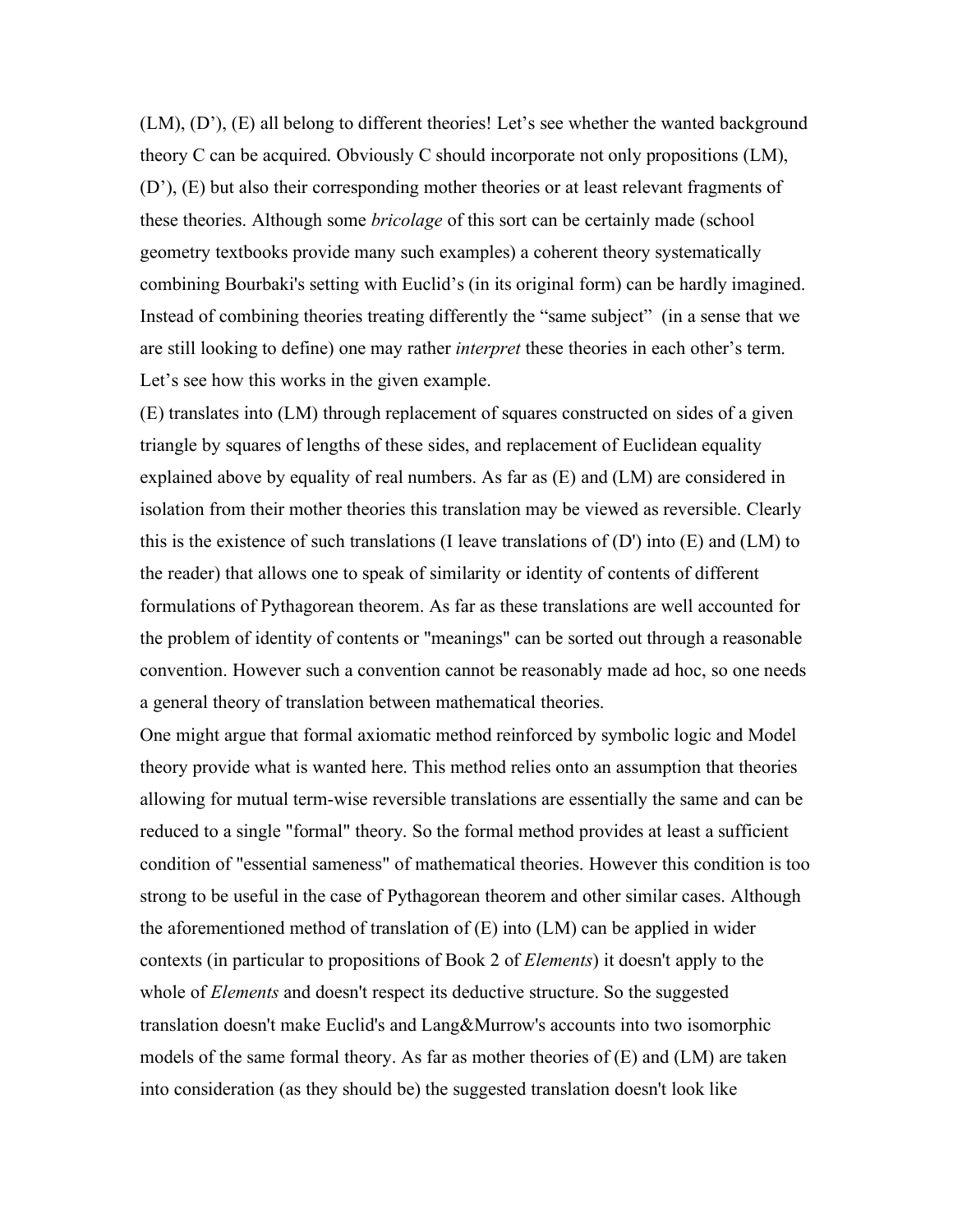isomorphism any longer. Although Model theory allows for more involved relationships between models than isomorphism the very notion of model assumes a notion of formal theory (that a model in question is a model of). But as our example clearly demonstrates one can have a sound notion of translation between non-formalised theories. Moreover it seems reasonable to consider formalisation as a translation of a special kind. So formal method and Model theory can hardly replace a theory of mathematical translation (which can be also called a theory of mathematical hermeneutic) we are looking for. In what follows I shall argue that the wanted theory is Category theory.

## *b) The rise of interpretative mathematics*

Hermeneutic issues about mathematics discussed in the previous paragraph involved historical and educational dimensions. Now I shall show how the notion of interpretation got involved in mathematics in a more abstract manner and so became "purely mathematical". The term "interpretation" appears in the title of Beltrami's paper of 1868 *Saggio di interpetrazione della geometria non-euclidea* which in eyes of many first showed that non-Euclidean geometry was something real. However it seems appropriate to start the history of interpretation as a mathematical concept not with this Beltrami's paper but from Gauss' geometrical work of 1820-ies (making a reasonable distinction between history and corresponding prehistory). Interestingly (but perhaps not so surprisingly) interpretation became a genuine mathematical issue during the same period of time and in the same part of Europe where and when Schleiermacher, Dilthey and their followers stressed the role of interpretation in humanities. Let me recall the story. Lobachevsky discovered the non-Euclidean geometry presently called by his name through "playing with axioms", namely through replacement of Euclid's Fifth Postulate ("Axiom of Parallels") by its negation. Like his numerous Ancient and Modern predecessors Lobachevsky hoped to get a contradiction and hence a proof of the Postulate. However like Bolyai and few other people working on the problem around the same time Lobachevsky at certain point changed his attitude and came to the conviction that he explored a new vast territory rather than approached the desired dead end. He called this new geometry *Imaginary* (Lobachevsky 1837) because of the speculative character of his enterprise and probably as a precaution: if his theory would turn after all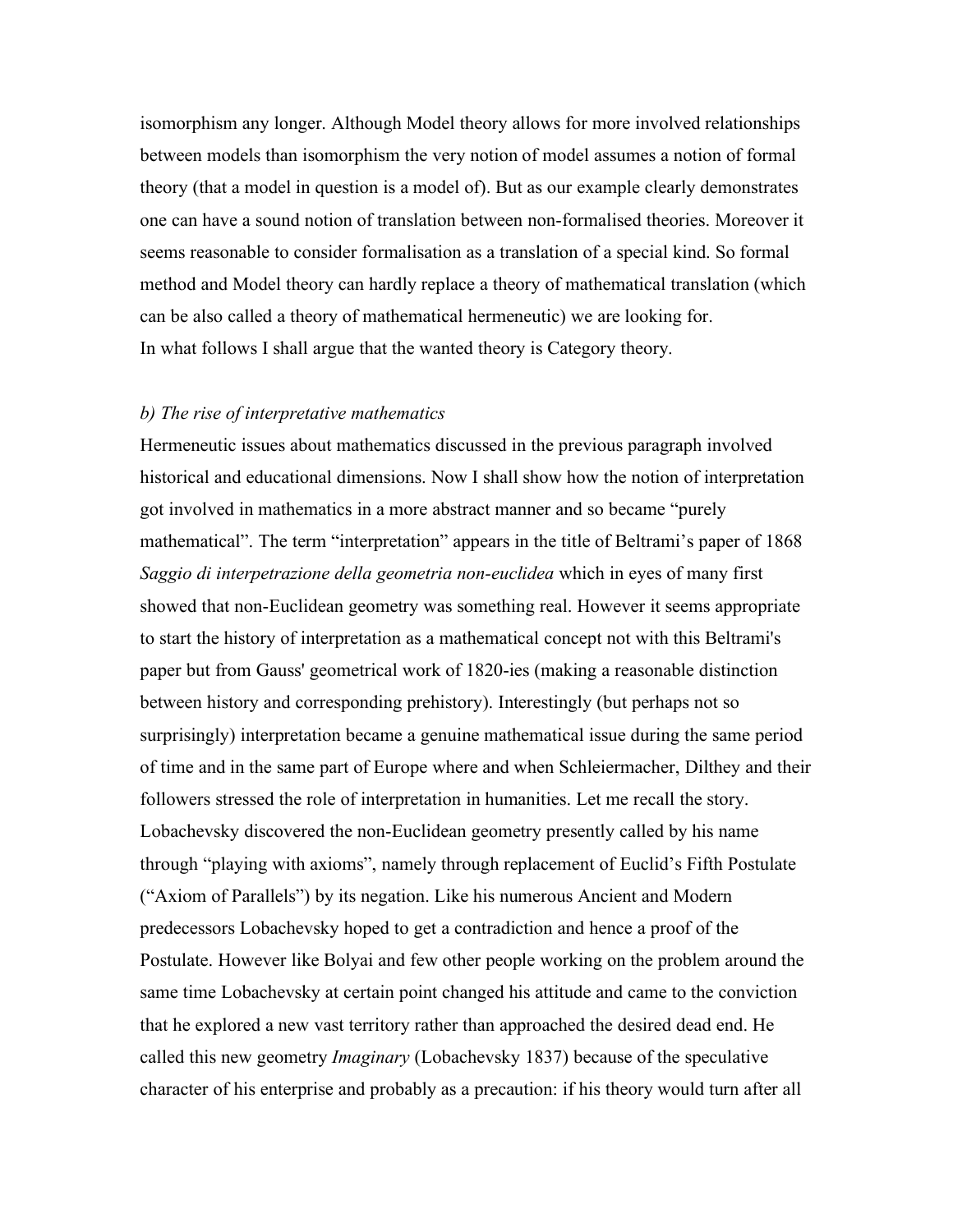to be contradictory he would win anyway getting the wanted proof.

While Lobachevsky made his discoveries following a traditional line of research Gauss got a totally different insight on the problem. Although Gauss' name hardly needs an additional promotion in the history of mathematics, I claim that his role in the discovery of non-Euclidean geometries is often misinterpreted and underestimated (like in Bonola 1908). After reading Bolyai's paper (1832) Gauss claimed that he found for himself nothing new in it, and this claim is at least partly confirmed by existing evidences. He made then a controversial remark that "to prise it (the Bolyai's paper - *AR*) would mean to prise himself" (Bonola 1908). Historians often explain this Gauss' reluctance by personal and sociological reasons or by his alleged epistemological conservatism. I think that Gauss' cautious attitude to Bolyai's and Lobachevsky's results doesn't need such non-mathematical explanations. Gauss didn't accept the notion of geometry as a speculation but considered it as an empirical science. For this reason he was very sceptical about the whole line of research that led to Lobachevsky's discoveries (known at the time as the "theory of parallels"). This Gauss' attitude had nothing to do with conservatism: on the contrary, in Gauss' eyes the theory of parallels was too *traditional* and missed really new ideas<sup>1</sup>. From the today's historical distance it is easier to argue that Gauss was perfectly right, and that his insights later spelled out by Riemann played more important role in the change of views on space it time occurred in the 19-20-th century than the whole story about the Fifth Postulate. However one had to be a mathematician of the rang of H.Weyl to see this clearly already in 1918:

"The question of the validity of the "fifth postulate", on which historical development started its attack on Euclid, seems to us nowadays to be a somewhat accidental point of departure. The knowledge that was necessary to take us beyond the Euclidean view was, in our opinion, revealed by Riemann."

Given that Riemann's concept of manifold provides the mathematical basis of the today's

 $\frac{1}{1}$ <sup>1</sup>« In der Theorie der Parallellinien sind wir jetzt noch nicht weiter als Euklid war. Diess ist die partie honteuse der Mathematik die frue oder spaet eine ganz andere Gestalt becommen muss .» *Werke* v.8, 166. This is written in 1813, that is, before Bolyai's and Lobachevsky's works were published. But I believe that Gauss didn't find the new *Gestalt* he was looking for neither in Bilyai nor in Lobachevsky.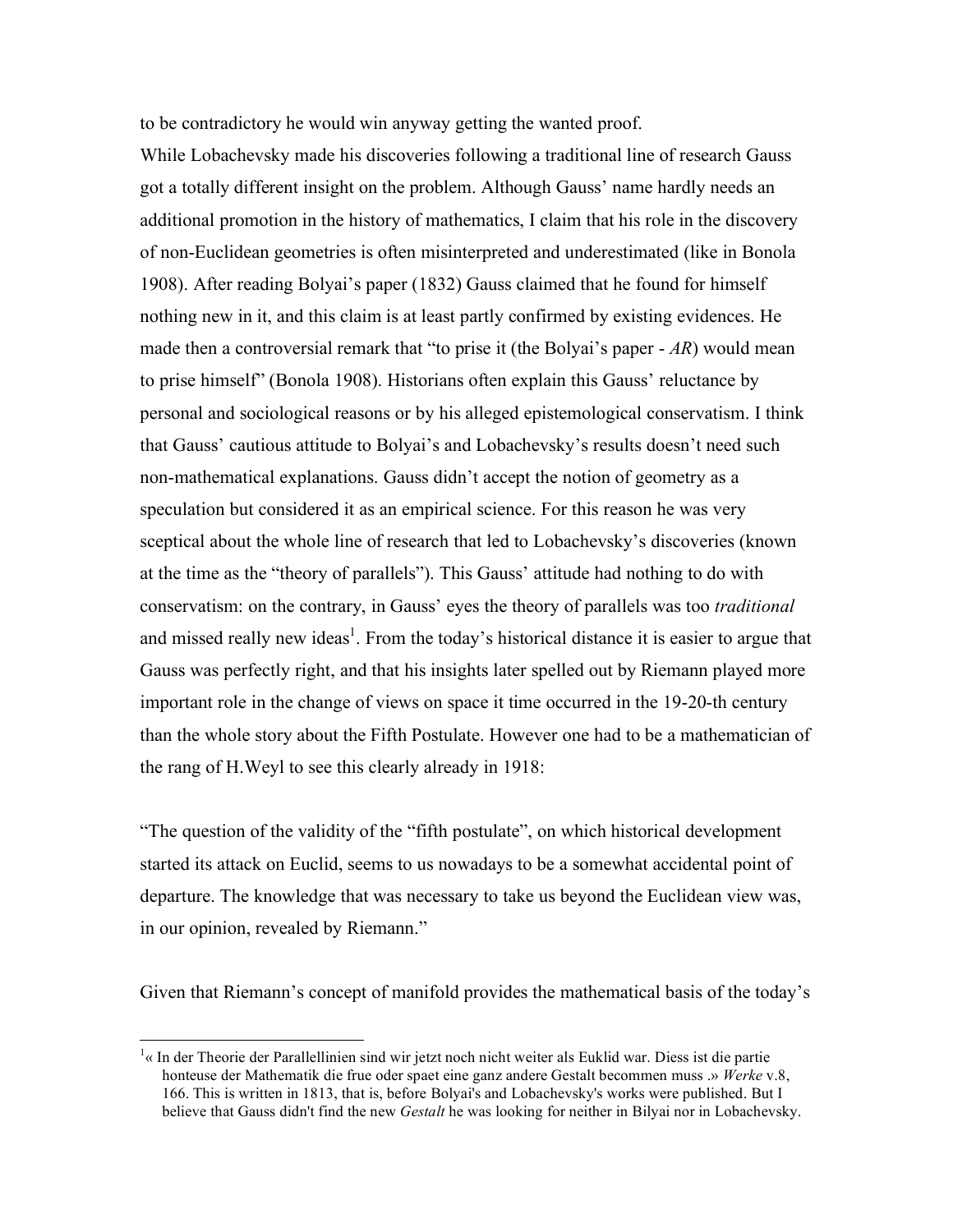best theory (or theories) of space and time, and so replaces in this role Euclidean space of Classical mechanics, Weyl's point is hardly disputable. That Riemann's geometrical works are directly based on Gauss' is not disputable either. What makes it difficult for a part of historians to appreciate Gauss' and Riemann's contribution is apparently the fact that the mathematical work of these people doesn't fit the popular story about liberalisation of mathematical thought from its alleged stickiness to everyday spatial experience by Lobachevsky. Riemannian geometry just like Euclidean geometry about two and a half millennia earlier has been first sketched on the ground by Gauss and only after that worked out in a more abstract form by Riemann and successfully applied by Einstein to Heavens. What triggered this whole development was a new attentive look at the space we live in rather than a mere play of imagination or an abstract mathematical speculation.

In 1818-1832 Gauss was busy with what geometry used to be in its early age and later got a different name of *geodesy*. He started with the obvious observation that the hilly terrain of Hanover was not Euclidean plane. He also saw that that the current physical hypothesis according to which the Kingdom of Hanover together with its mother planet float in the infinite Euclidean space was not particularly helpful for geodesic purposes. So he looked for different geometrical models. This led him to the theory of curved surfaces that he presented in his *Disquitiones generales circa superficies curva* published in 1827. There are firm evidences that Gauss saw connections between non-Euclidean (or *anti-Euclidean* as he himself called it) geometry obtained through playing with axioms and the geometry of curved surfaces he was working on. Gauss rightly guessed that the latter leads to a more fundamental generalisation of the notion of space than the former. The key Gauss' idea that allowed for this generalisation was the idea of *intrinsic geometry* of a given surface. Abbott's popular *Flatland* (first edition 1884) explains the idea but oversimplifies the general situation: really interesting things happen when one considers living on a curved surface rather than in the Flatland, for example on a sphere like our globe. Abbott seems to suggest to the reader the following moral: just like 3D creatures like ourselves are in a position to observe things going on a plane from a "higher viewpoint" and perform tasks impossible on the plane (like escaping from a plane prison) a creature living in a space of 4 or more dimensions would find herself in a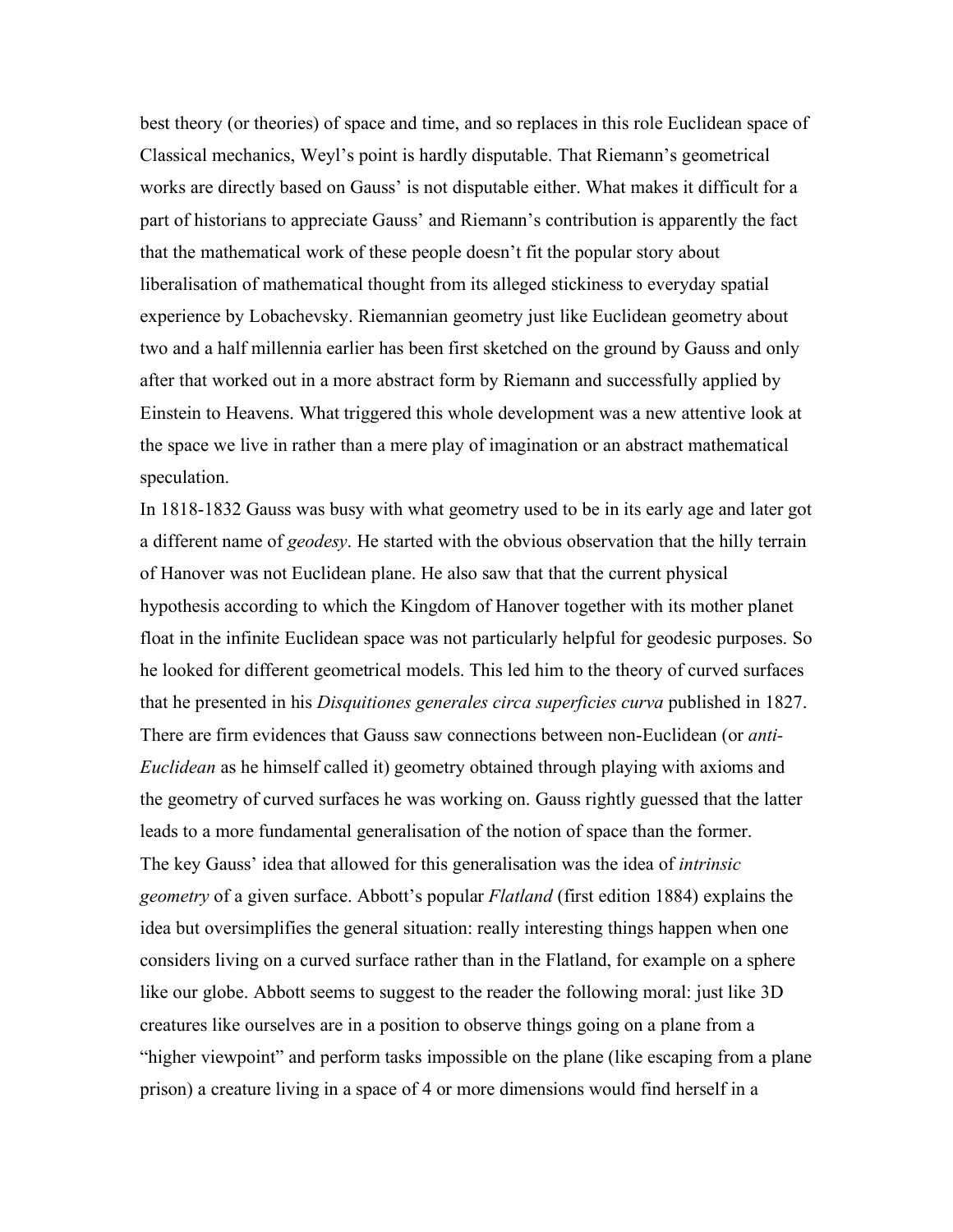similar position with respect to us ordinary humans. Abbott might believe that this higher viewpoint could be achieved through doing mathematics. But this moral is hardly justified mathematically. However fascinating the idea of 4D space might be the intuition that rising of dimension always allows for solving problems in lower dimensions is quite misleading. Given a geometrical problem on a plane switching to 3D space is rarely helpful. The idea of "intrinsic viewpoint" obtained through *lowering* the dimension is much more profound, and as a matter of fact it played a far more important role in mathematics of late 19-th and the whole of 20-th century.

The possibility of purely intrinsic description of a surface leads to a generalisation of the Euclidean notion of space, that is, to non-Euclidean geometries: only in the special case when the given surface is flat its intrinsic geometry is Euclidean. Riemann in (1854) sketched this new notion of space and called the new concept by the term *manifold* occasionally used before by Gauss. A Riemannian manifold is a *n*-dimensional analogue of a curved surface seen intrinsically. The talk of a *curved space*, which became colloquial after Einstein, refers to the concept of Riemannian manifold. Let's now return to Beltrami. This man like Gauss started his research in geometry with geodesy. He knew Gauss' results in this domain and tried to elaborate on them. Beltrami's geometrical discoveries originated from the classical cartographic problem: How to make a plane map of a curved surface? More specifically Beltrami asked the following question: How to map a curved surface onto a plane in such a way that the mapping is one-to-one on points and *geodesic* lines on the surface go to straight lines on the plane? (A *geodesic* is a line that marks the shortest path between its close points; geodesics on a plane are straight lines. So the notion of geodesic generalises upon that of a straight line for the case of curved surfaces. The notion of geodesic is *intrinsic*: distances of paths between points of a surface don't depend on how the surface is embedded into an outer space.) Here is first important result obtained by Beltrami: such a mapping is not possible unless the *curvature* of the surface in question is constant. (The *curvature* is a basic *local* intrinsic property of a given surface, which shows how much the surface is curved around a given point; the concept is due to Gauss.) Hence Beltrami's interest to surfaces of constant curvature (a sphere is an obvious non-trivial example) - the issue which had been already studied before Beltrami by another Gauss'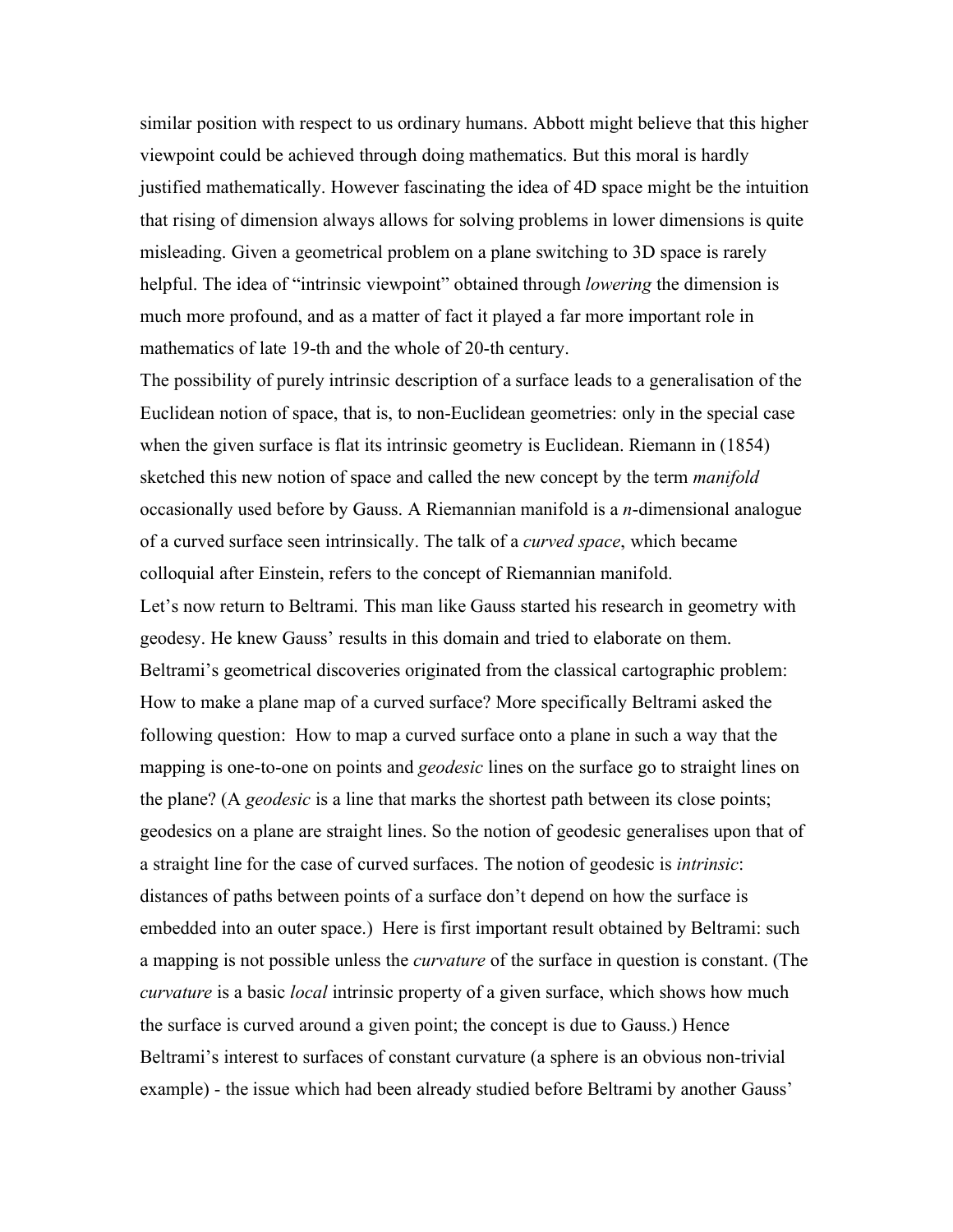follower Minding. In 1866 Beltrami read (Lobachevsky 1840) in French translation recently published by Beltrami's long-term collaborator Houel. This led Beltrami to his main discovery presented in his *Saggio*: mapping geodesics of a surface of constant *negative* curvature (which Beltrami called a *pseudo-sphere*) to straight lines of a plane one gets the Lobachevskian "imaginary" but not the "real" Euclidean geometry. Beltrami's understanding of this result was this: Lobachevsky's "imaginary plane" is *in fact* nothing but a pseudo-sphere!

*Saggio* was impressive but had two serious flaws. First, Beltrami didn't notice that his model was only partial: it allowed to think of finite segments of geodesics of pseudosphere as of segments Lobachevskian straight lines but didn't represent the whole lines. This fact has been noticed by Helmholz and Klein soon after Beltrami's publication. In (1901) Hilbert showed that the difficulty couldn't be overcame through replacing the pseudo-sphere by another surface. The other flaw of the *Saggio* is stressed by Beltrami's himself in the end of this work: the suggested interpretation of Lobachevskian planimetry doesn't generalise to the 3D case. For that reason Beltrami at certain point called the Lobachevskian stereometry a "geometrical hallucination". The need of very different treatment of 2D and 3D cases made Beltrami to suspect that something went wrong. After reading Riemann's *Habilitaetsvortrag* Beltrami found what he now thought was a better answer to the question "What is Lobachevskian space?": this is *in fact* a Riemannian manifold of constant negative curvature. This latter answer holds for any number of dimensions.

From an epistemological viewpoint the story just told is very unusual. A classical model of science outlined in Aristotle's *Analytica Posteriora* requires first to fix a subject matter of study, then study it and organise results of the study into a theory. It is assumed that the study reveals earlier unknown features of the subject matter but doesn't replace it by something else. In the case of mathematics this subject matter could be understood as *figure*, *number*, *conic sections*, *space* or something more specific. But the Lobachevsky-Beltrami's case turned this traditional epistemological scheme upside down. Lobachevsky came up with an "imaginary" mathematical theory, which didn't have any clear subject matter but was too good to be simply abandoned. Beltrami looked for an appropriate subject matter for this theory and found at second attempt a satisfactory answer. At this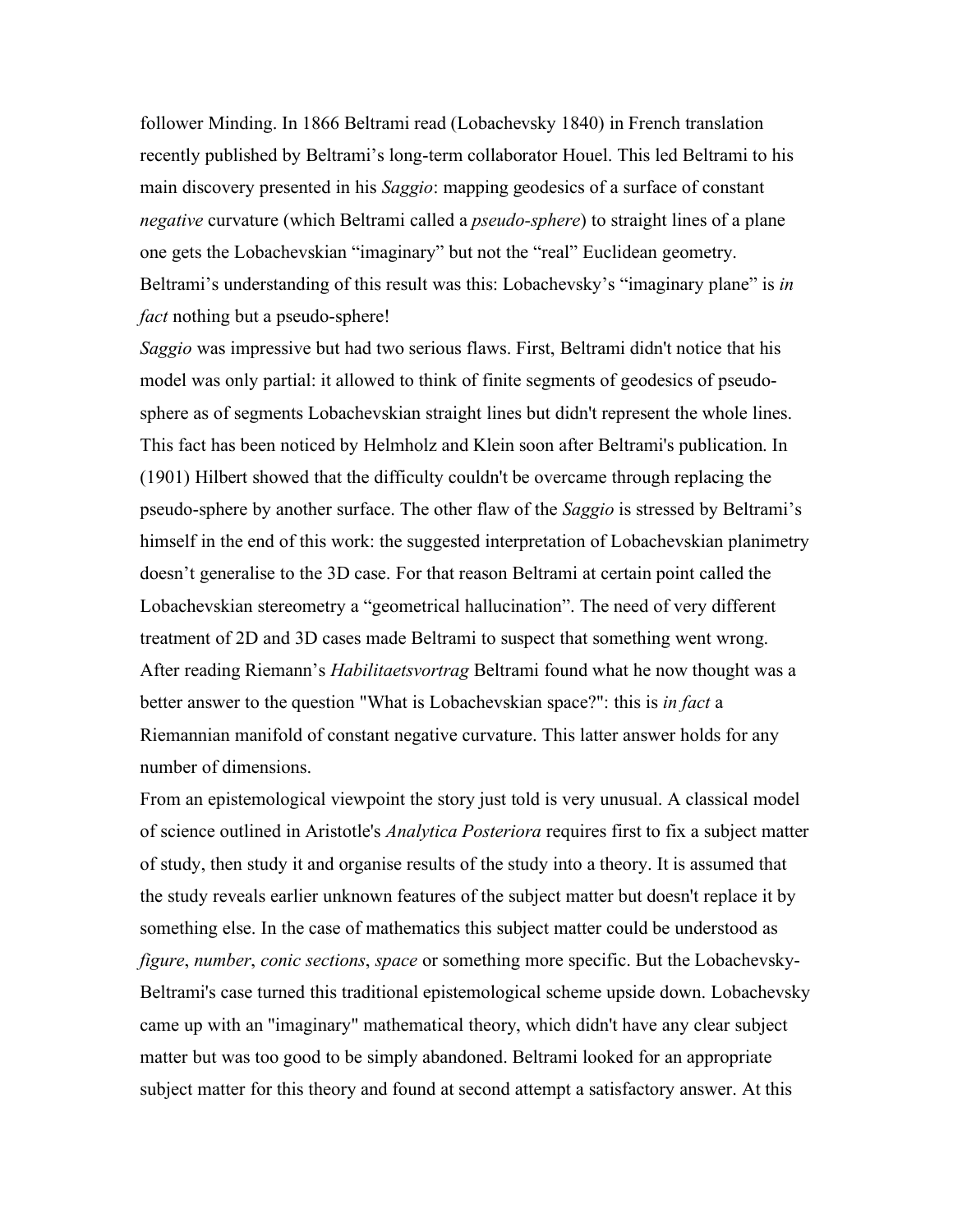point the talk of interpretation apparently became redundant and the story about a theory looking for its subject could be classified as a historical curiosity. However at the time there were other reasons to take the idea of freedom of interpretation in mathematics seriously. An earlier example of interpretation, which Beltrami mentions in Saggio, is the representation of complex numbers as points of Euclidean plane. Another important example, which later motivated Hilbert, is the duality principle in Projective geometry. The history of this latter geometrical discipline is closely connected to the history of non-Euclidean geometries outlined above but I shall not explore it here and only briefly mention the history of the duality principle. As it has been first noticed by Poncelet in 1822 given a theorem of Projective geometry one may get another theorem formally exchanging words "points" and words "straight lines". So points can be "interpreted as" straight lines and straight lines as points without changing the theory. Gergonne called this phenomenon *duality* and Steiner made it into foundations of Projective geometry (for a detailed historical account see Kline 1972, pp. 845-46).

In spite of its striking new features revealed in 19-th century the notion of mathematical interpretation was not entirely new. One may even argue that it was known in mathematics since its early history. For centuries mathematicians used to represent some objects by other objects and substitute symbols for other symbols looking for invariants of such operations. This is what the whole discipline of *algebra* is about: algebraic *variables* take different values leaving the *form* of a given algebraic expression invariant. In Antiquity mathematicians used to represent (natural) numbers by geometrical objects (think about Pythagorean *figured numbers*, see Heath 1965, v.1) and in Modern times they learnt to represent geometrical objects (points) by numbers. In both cases it is assumed that a given represented object remains invariant under exchanges of representations. It may be further argued that the idea of invariance through representations is fundamental for the very notion of mathematical object: for example, a *circle* (a mathematical object) may be thought of as an invariant of any series of exchanges of material objects (drawings and the like), which are told to *represent* the mathematical circle. This view has been thoroughly spelled out by Plato who in fact suggested a more elaborated theory according to which mathematical objects in their turn represent (are *images of*) things of yet another sort he called *ideas*. One may also tell a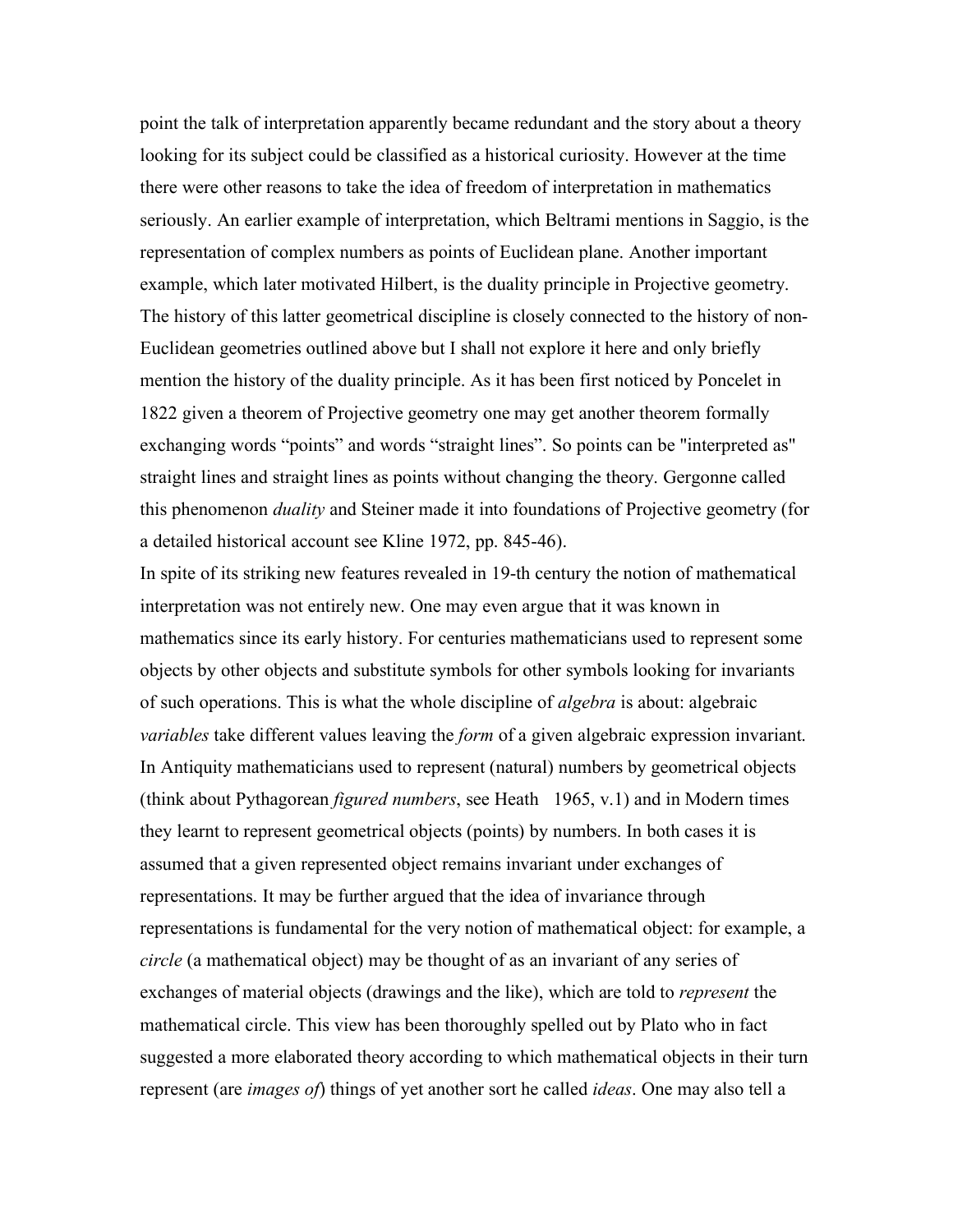plausible story about representation of counted material objects (say, caws) first by other material objects like pebbles, which are better manageable, then by written symbols and finally by abstract mathematical units. Although this story assumes the order of representation which is opposite to Plato's, the idea that the interface between the material and the mathematical worlds can be described in terms of representation remains unchanged.

Let me now stress the principle point of this paper. Although the older notions of representation and substitution (and the related notion of invariance through substitution), on the one hand, and the notion of *interpretation* as it emerged in the geometry of the late 19-th century, on the other hand, had indeed much in common the latter does *not* reduce to the former (while the former indeed reduces to the later). I claim that this fact has been only partly recognised in the end of 19-th - the beginning of 20-th century by Hilbert and other people who treated the new situation along the traditional pattern mentioned above. So my task is now to explore possibilities left out by this mainstream development.

#### 2. Foundations

#### a) Elements *and* Grundlagen

We have seen that the non-Euclidean geometry emerged in 19-th century had two well distinguishable sources. The first is the traditional line of research aiming at proving the Fifth Postulate through drawing a contradiction from its negation. This line of research started in Antiquity and resulted into Bolyai and Lobachevsky's works. The second line started with Gauss' geodesic work and led to the notions of intrinsic geometry and Riemannian manifold. Beltrami brought the two lines together showing that Lobachevskian spaces *are* Riemannian manifolds of a particular sort. However the question of *foundations* of the new geometry remained open. Obviously neither Euclid's *Elements* in its original version nor the generalised version of Euclid's system proposed by Bolyai (his *absolute geometry*) could serve this purpose. Taken seriously the problem of foundations of geometry in the end of 19-th century would have to account not only for the Riemannian geometry in its full generality but also (at least) for projective geometry and topology. Klein (1893) made a substantial progress toward a theoretical unification of geometry developing various links between these disciplines but he didn't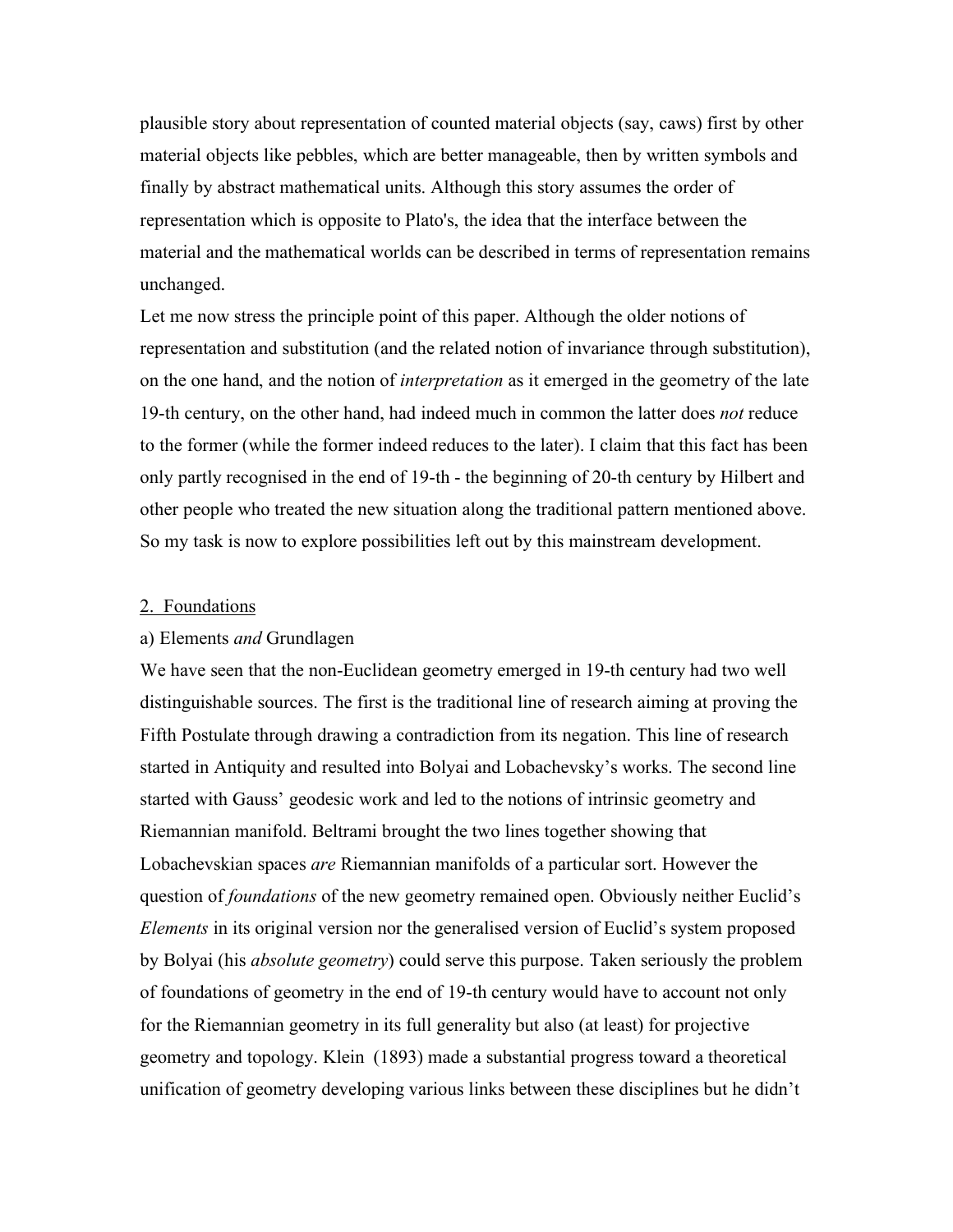produce anything like a replacement of Euclid's *Elements*. Hilbert's *Grundlagen* first published in 1899 partly meets this challenge.

I say "partly" because in this work Hilbert accounts only for a very limited part of his contemporary geometry. Basically the *Grundlagen* shows how the Euclidean geometry looks like in a new context including Lobachevskian geometry and some other geometries obtained through "playing with axioms" of Euclidean geometry. *Grundlagen* provides an effective framework and non-trivial examples of such a logico-mathematical game and treats related logical issues of consistency and independence of axioms. So the *Grundlagen* continues the traditional Euclidean-Lobachevskian line and doesn't touch upon the Riemannian viewpoint. Hilbert's work became highly influential because of its *method*, viz. Hilbert's *axiomatic method*, not because of its content. Hilbert believed that using this method one might build appropriate foundations of the whole of mathematics and of other sciences. Veblen (1904) and many other people enthusiastically followed this idea. (For the history of Hilbert's *Grundlagen* see Toepell 1986).

As it is often happens with projects aiming at reform of the whole system of human knowledge Hilbert's project of axiomatisation of mathematics and sciences brought controversial results. On the one hand, nothing like an effective global axiomatisation of mathematics, and moreover of natural sciences, has been ever achieved. On the other hand, Hilbert's *Grundlagen* remains a paradigm of a "reasonably formal" (as opposed to "purely formal") axiomatic system in eyes of the majority of working mathematicians. A today's student of mathematics may easily think - and read in many textbooks - that the axiomatic method as it is presented in the *Grundlagen* is just a more rigorous version of the method first used by Euclid in his *Elements*. In this paragraph I shall try to show that this view is misleading, and stress a specific character of Hilbert's axiomatic method against that of Euclid. For this end let me briefly compare few first pages of the *Elements* and the *Grundlagen*.

Euclid starts with his famous definition of point while Hilbert assumes primitive notions of point, straight line and plane without trying to define them. There are two closely related but still different reasons why Hilbert does this. The first is Hilbert's epistemological holism: he assumes that (1a) unless a theory (or at least its axiomatic basis) is wholly given these basic concepts cannot be adequately conceived and moreover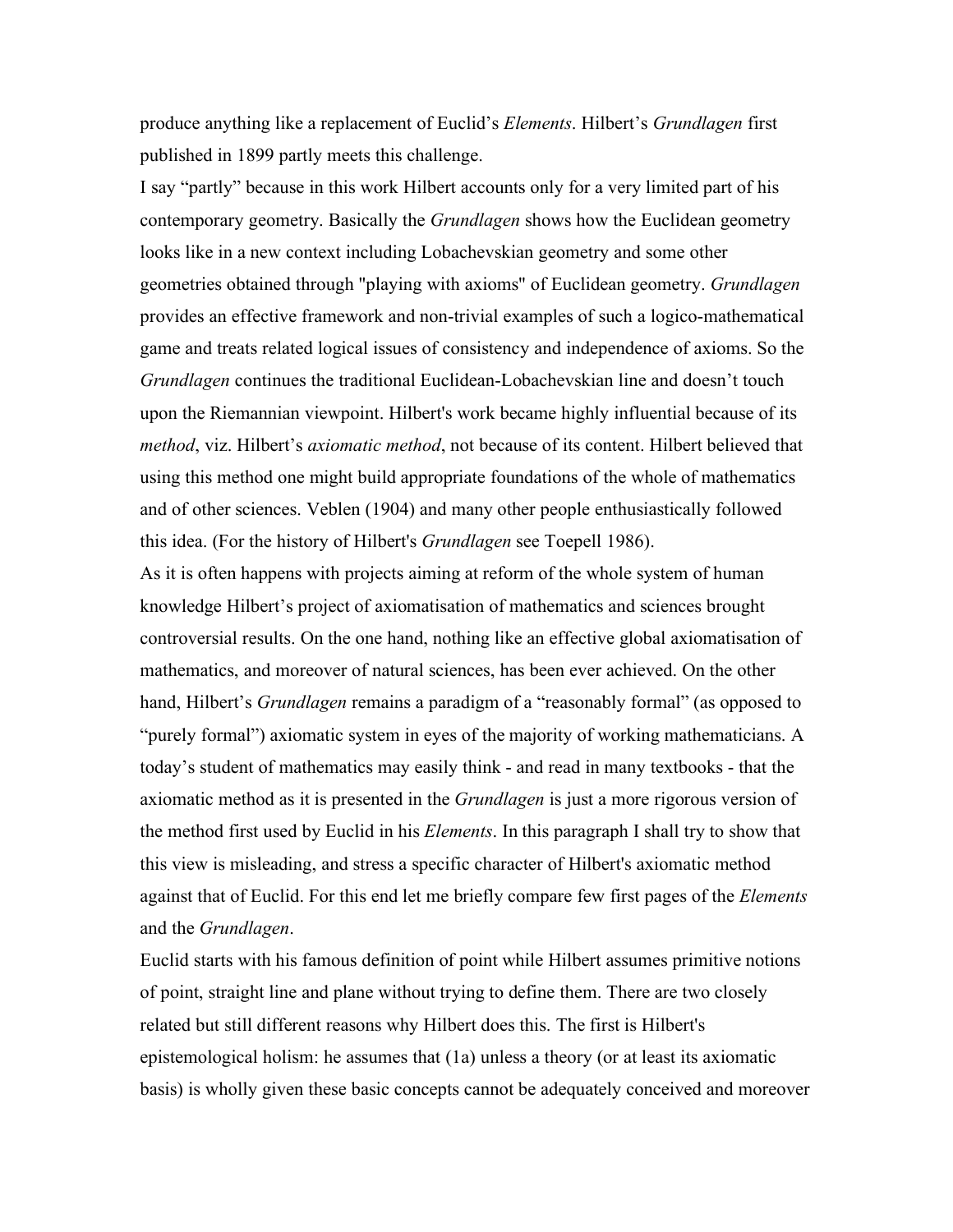that (1b) an adequate conception of these concepts can be provided by axioms alone (without help of definitions). My point is that this holistic view is not incompatible with Euclid's *Elements*, and so not specific for Hilbert's approach. There is no reason to assume (as apparently did Hilbert) that Euclid's definition of point as "having no parts" is supposed to provide a full grasp of the concept. Euclid might grant (1a) and think of his definition of point as nothing but useful hint. (This interpretation is supported by what Aristotle says about definitions in his *Analytica Posteriora*.) Although (1b) is far more controversial Euclid might still agree that there is a special sense in which the definition of point given in *Elements* is redundant.

The other reason why Hilbert leaves points and lines undefined is more involved. It becomes clear from the following passage where Hilbert explains his method in the nutshell to Frege:

"... surely it is self-evident that every theory is merely a framework or schema of concepts together with their necessary relations to one another, and that basic elements can be construed as one pleases. If I think of my points as some system or other of things, e.g. the system of love, law and chimney sweeps ... and then conceive of all my axioms as relations between these things, then my theorems, e.g. the Pythagorean one, will hold of these things as well. In other words, each and every theory can always be applied to infinitely many systems of basic elements. For one merely has to apply a univocal and *reversible* one-to-one transformation and stipulate that the axioms for the transformed things be correspondingly similar. Indeed this is frequently applied, for example in the principle of duality, etc." (cit. by Frege 1971, p.13, italic mine).

Since a point is allowed to "be" (or "thought of") a "system of love or of chimney sweeps" (or a beer mug according to another popular Hilbert's saying) nothing like Euclid's definition of point can be any longer useful. Neither Euclid nor any other mathematician before Hilbert could agree that in geometry "basic elements can be construed as one pleases"! (Frege didn't agree with this either.) Epistemological holism (however radical) doesn't imply this view. But let's see a true mathematical reason behind Hilbert's colourful rhetoric. Notice Hilbert's reference to the duality principle in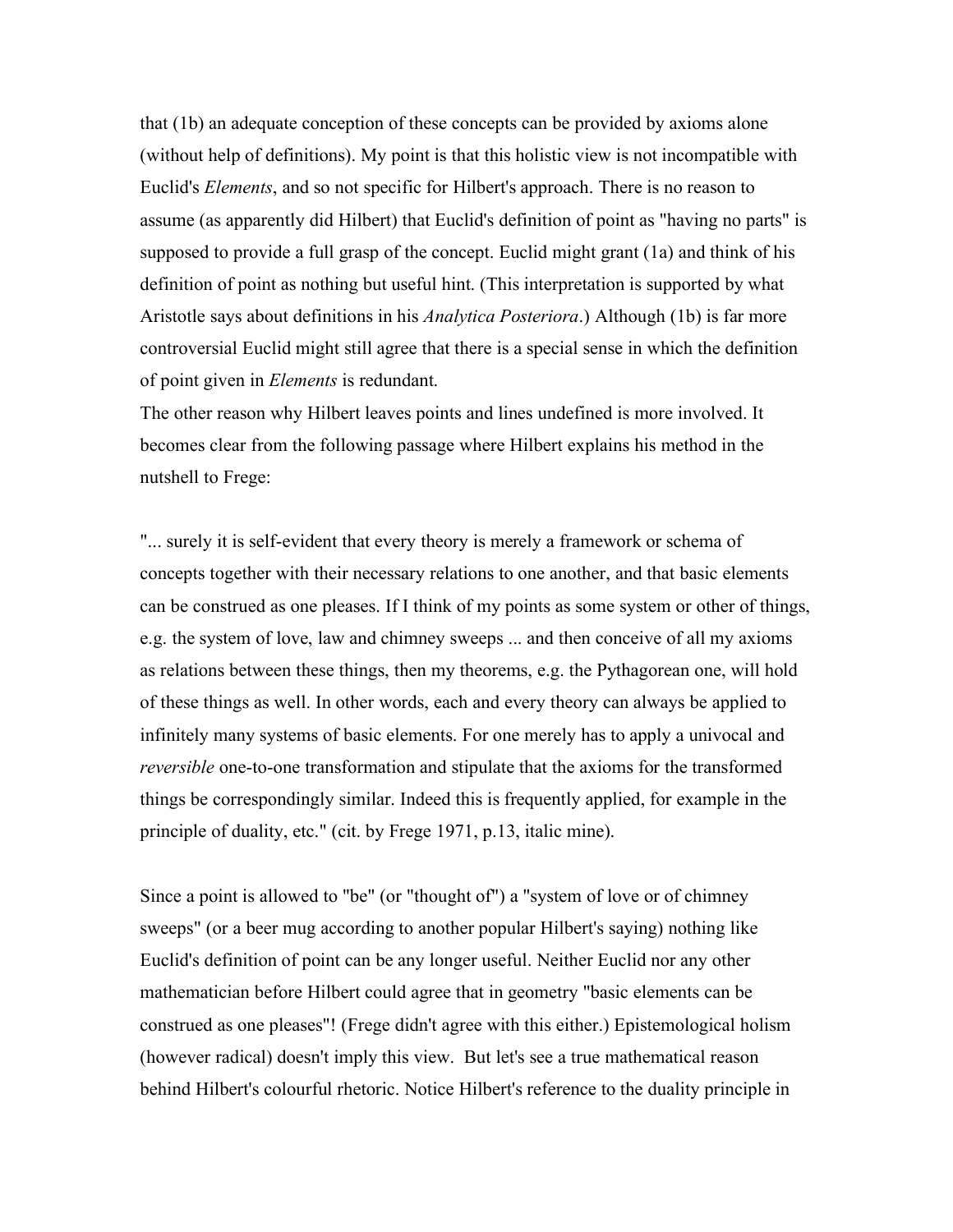Projective geometry. What Hilbert aims at here is the following: to construe a mathematical theory leaving its interpretation free, that is, to construe it "up to interpretation".

This also explains the second difference, which hits the eye when one compares first pages of *Elements* and *Grundlagen*. After giving basic definitions and before coming to axioms Euclid lists five *Postulates* while in Hilbert's work there are no such things at all. Although the *Grundlagen* is not the first introductory text in geometry written after *Elements* without making use of postulates the absence of postulates or their analogues in *Grundlagen* is remarkable. Let me now explain what are Euclidean postulates. Consider the first three Postulates of the *Elements*:

- **1.***to draw a straight line from any point to any point*
- **2.** *produce a finite straight line continuously in a straight line*
- **3.** *describe a circle with any centre and distance*

and observe that unlike axioms Postulates 1-3 are *not* propositions about geometrical objects but descriptions of certain *operations* performed with geometrical objects. Unlike *Grundlagen Elements* is a system of *constructions* generated by a set of elementary operations described by the Postulates 1-3 (that is, constructions by the ruler and the compasses) *and* a system of propositions associated with these constructions. (Proclus in his *Commentarium* analyses the distinction between the two aspects of the theory of the *Elements* in terms of the Platonic ontological distinction between Becoming and Being: geometrical objects are treated by Euclid both *qua* constructed (generated) and *qua* preexisting entities. But one doesn't need to buy the Platonic metaphysics to recognise the distinction.) So the view on *Elements* as a system of propositions obtained through a logical inference from a system of basic propositions called axioms is plainly wrong. Whether or not the theory of *Elements* can be reasonably reformulated as such a system of propositions is a different issue, which I leave aside. *Elements* doesn't fit the above description not because it is somewhat "imperfect" but simply because Euclid's project is different. But *Grundlagen* is supposed to fit this description indeed. What in the case of *Grundlagen* replaces postulates in their function of giving a "flesh" to geometrical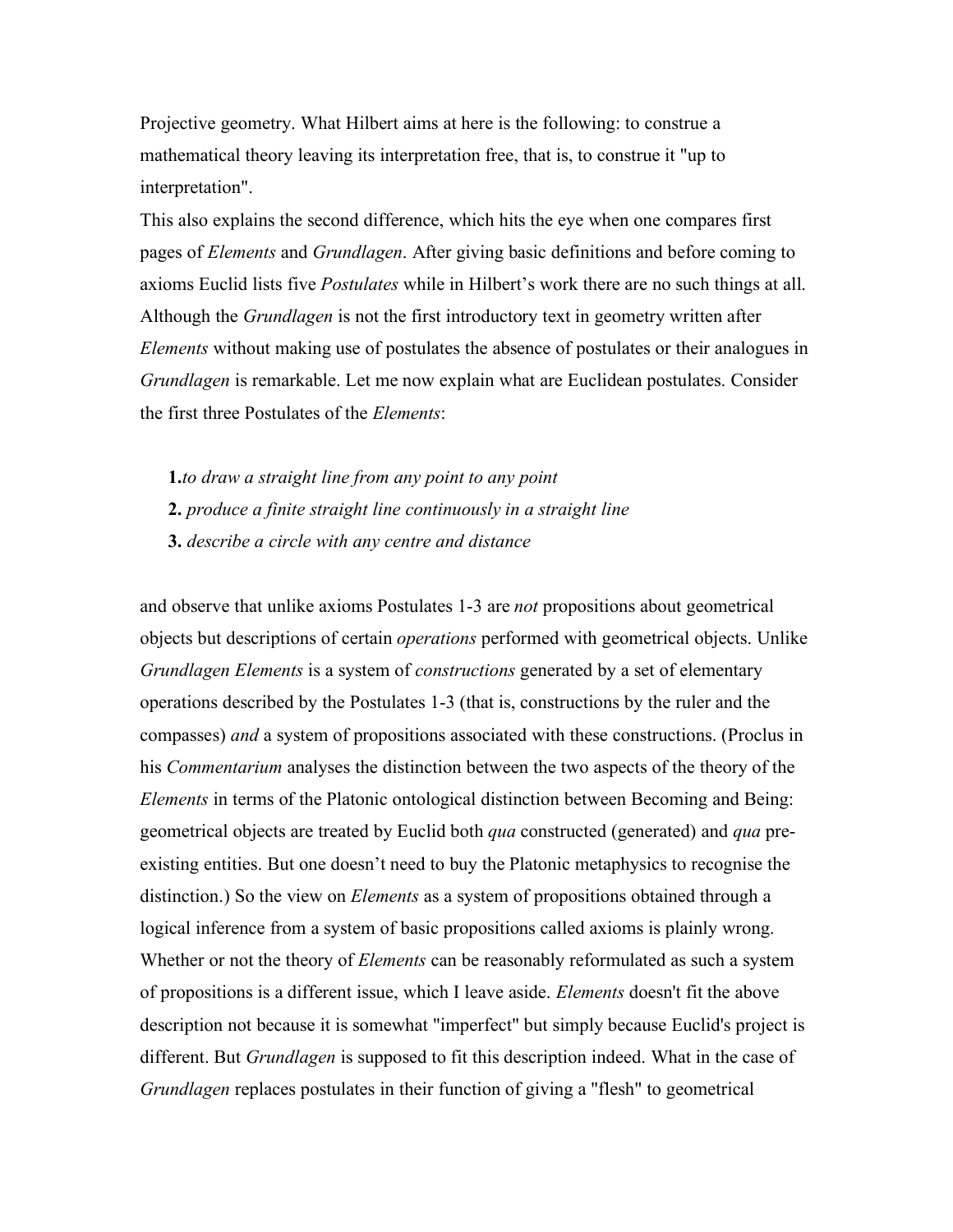construction is the assumption that, anachronistically speaking, the theory of *Grundlagen* may have a *model*. However *Grundlagen* doesn't provide by itself any special means of building such a model. Nothing like Euclid's Postulates 1-3 could be appropriate in *Grundlagen* where the interpretation of a given geometrical theory is supposed to be left free.

We see that Hilbert's idea of construing mathematical theories "up to interpretation" meets indeed in a certain way the challenge of "interpretative mathematics" of 19-th century. Let me now explain why I consider Hilbert's approach as traditional in spite of its strikingly new features. The subject matter of the traditional mathematics can be described in an Aristotelian vein through distinguishing certain properties of material objects called *mathematical* properties (like *shape*) and ruling out non-mathematical properties like *colour*. A mathematician is allowed to use material objects in his or her work, and even make some mathematical use of non-mathematical properties (think about the problem of four colours) but he or she should never confuse these material objects with the proper subject matter of a mathematical study. The new kind of mathematics invented by Hilbert (called *formal* mathematics) makes a further step in the same direction: it rules out *all* non-relational properties as irrelevant and allows into its proper subject-matter only *bare things* and *bare relations* between these things. In practice a mathematician may think about these new mathematical things in the usual way, call them by usual names and use convenient helpful drawings. But one is also left free to use some unusual names and images for it. This becomes is a matter of personal taste or, perhaps, of a research skill. In any event names and images don't count in the final result: a ready-made mathematical theory must not depend on traditional mathematical notions and on usual intuitions associated with these notions (let alone names and pictures) just like it must not depend on the colour of inks used for writing mathematical papers. Hilbert's "formal" approach assumes that the *same* mathematical theory can be interpreted through traditional constructions in different ways just like it can be written down by different inks. The *Grundlagen* provide a tentative theory (in fact few different theories) with desired unusual properties. Remarkably the subsequent development of Hilbert's idea of formal theory at a certain point allowed for a new definite answer to question What is subject matter of mathematics? The answer is this: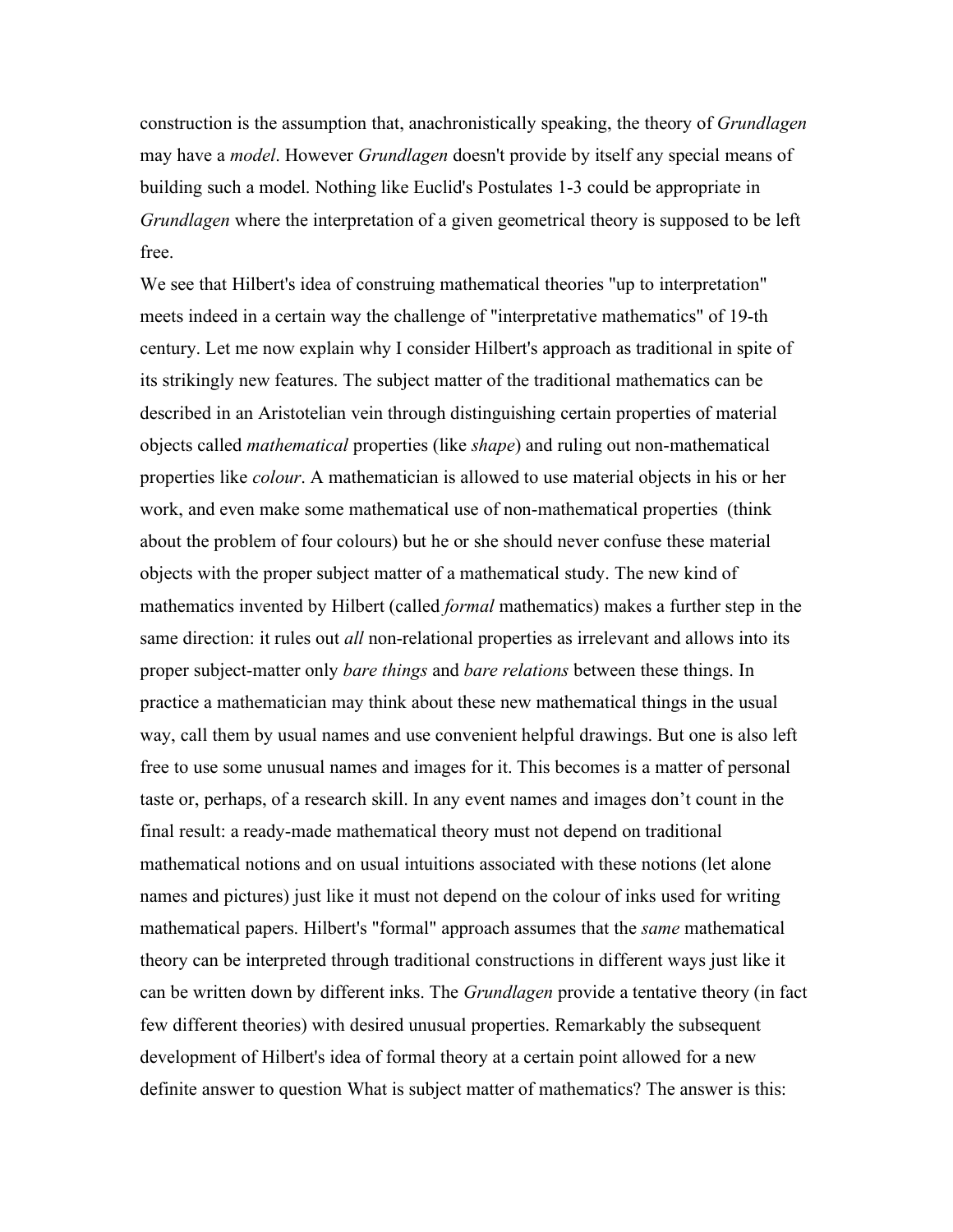mathematics is about *sets.* It might seem that the key idea of Hilbert's project of "leaving interpretation free" rules out a possibility of such a definite answer however this is not the case. The new view on the subject matter of mathematics connects to Hilbert's project roughly as follows. Hilbert proposes to think about geometrical points and straight lines (or other primitive mathematical notions) as abstract "things" forgetting about their convenient images. That things in question form *sets* appears to be a natural and technically speaking very useful assumption. Hence the view on Set theory as a "general theory of things" relevant to mathematical matters. (The distinction between "things" or "urelements" and sets of such things assumed by Cantor has been later largely abandoned by Zermelo's suggestion as redundant from a formal viewpoint.) From a historical perspective Hilbert's project can be then viewed as aiming at a higher level of mathematical abstraction and bringing about a new kind of abstract objects, namely abstract sets. It goes without saying that Hilbert is not the only person to be credited for this achievement. Anyway the scandalous situation of the end of 19th century when mathematics seemed to have loosen its subject matter has been successfully resolved: with the notion of abstract set mathematics regained a firm ground. Let me now show that this solution is not satisfactory and suggest a remedy. I shall not speak about internal problems of set-theoretic foundations widely discussed in the earlier literature but challenge the general view according to which a formal foundations is appropriate for mathematics.

## b) *Categoricity and reversibility*

Suppose a formal system S of (uninterpreted) axioms has two different models A, B. The formalist viewpoint outlined above suggests to disregard differences between A and B as mathematically irrelevant like the difference of colour of two drawn circles. But suppose that now the system S is extended by some additional axioms, and that A is a model of the extended system S' but B is not. Since the difference between A and B is now grasped by the formal method a formalist must recognise the difference between A and B as essential. So in order to be consistent a formalist needs a criterion of the "essential sameness" of models independent of their corresponding theories. In the letter quoted above Hilbert says clearly what criterion of "essential sameness" of models he has in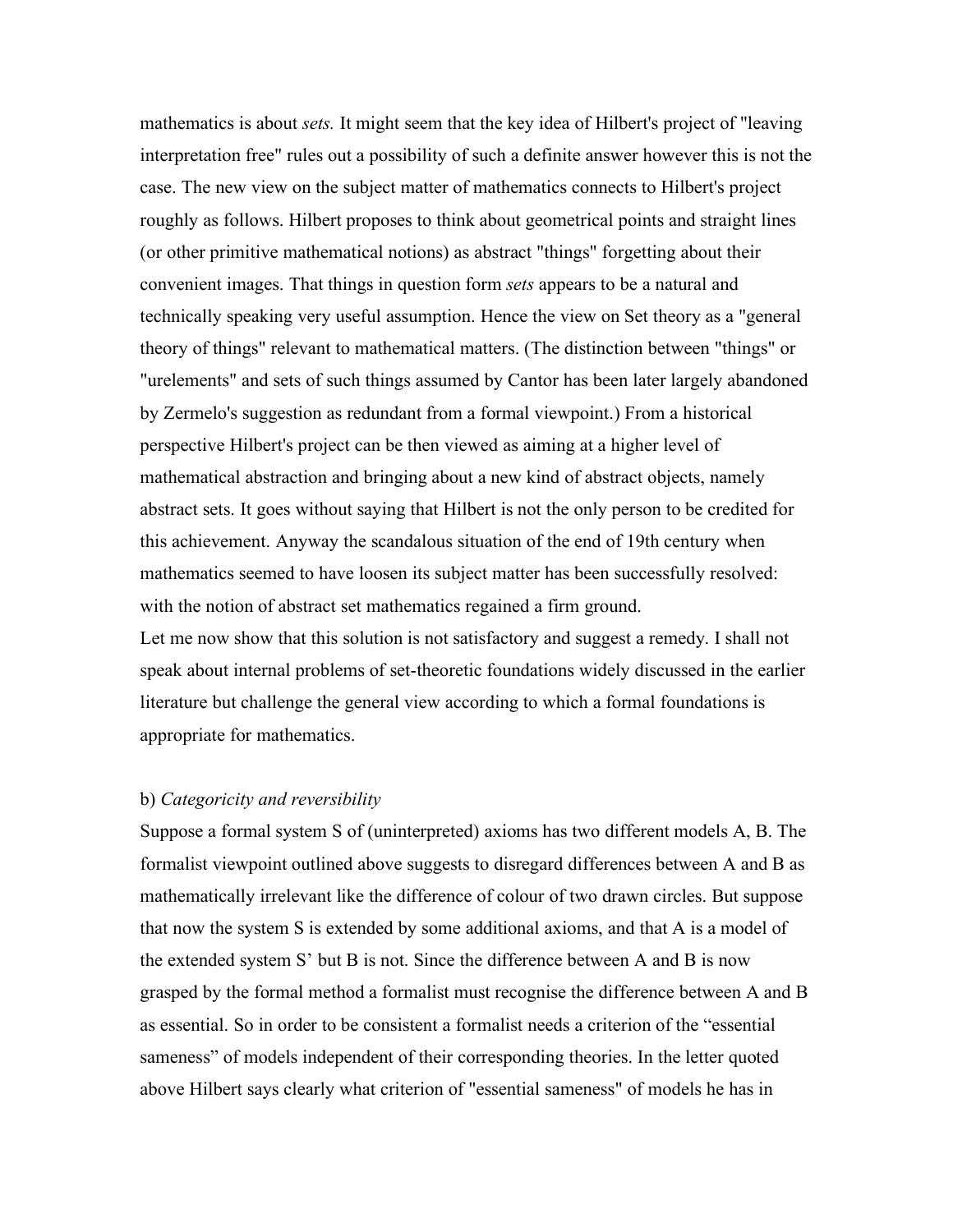mind: this is isomorphism, i.e. existence of reversible element-wise translation between the models. In other words his idea of formal theory is that of a theory construed up to isomorphism (of interpretations). But what guaranties that a given theory like that of *Grundlagen* is indeed formal in this sense, i.e. that all its models are in fact isomorphic? The desired property has been called by Veblen (1904) *categoricity*. Beware that this term has nothing to do with Category theory.

When Hilbert first published his *Grundlagen* he apparently didn't ask this question. He did this in the period between publications of the first and the second editions of *Grundlagen* (1899-1903). So in the second edition of *Grundlagen* published in 1903 Hilbert tried to safeguard categoricity of his theory by a dubious axiom postulating that any model of his theory is maximal in the sense that it is impossible to obtain another model of the theory through introducing new elements into it. The existence of such a maximum seems to be incompatible with the standard model theory.

In 20-th century people learnt to be more tolerant to the lack of categoricity. Remind that Zermelo-Frenskel axiomatic Set theory (ZF), Peano Arithmetic (PA) and some other theories commonly viewed as important turned to be non-categorical. To preclude the right of these theories to be qualified as formal on this ground would apparently mean to go too far. To save the situation philosophers invented the notion of "intended model", that is of model chosen among others on an intuitive basis. Isn't this ironic that such a blunt appeal to intuition is made in the core of formal axiomatic method? I agree with F. Davey who recently argued that "no-one has ever been able to explain exactly what they mean by intended model". (FOM, 13 Oct 2006). Other people question the categoricity requirement. R. Lindauer: "Why rule out non-standard models of 1st-order PA? What's wrong with having other models? Why should we be making our model-world smaller and not larger?" (FOM, 27 Oct 2006). Myself I believe that the lack of categoricity of theories like ZF and PA is indeed a serious flaw. At the same time I agree with Lindauer and other people who think that the pursuit of categoricity is misleading. These two claims might seem to contradict each other but they don't. Instead of pursuing categoricity or looking for a philosophical excuse of the lack of categoricity of popular formal theories I shall suggest in what follows to use an alternative method of theorybuilding.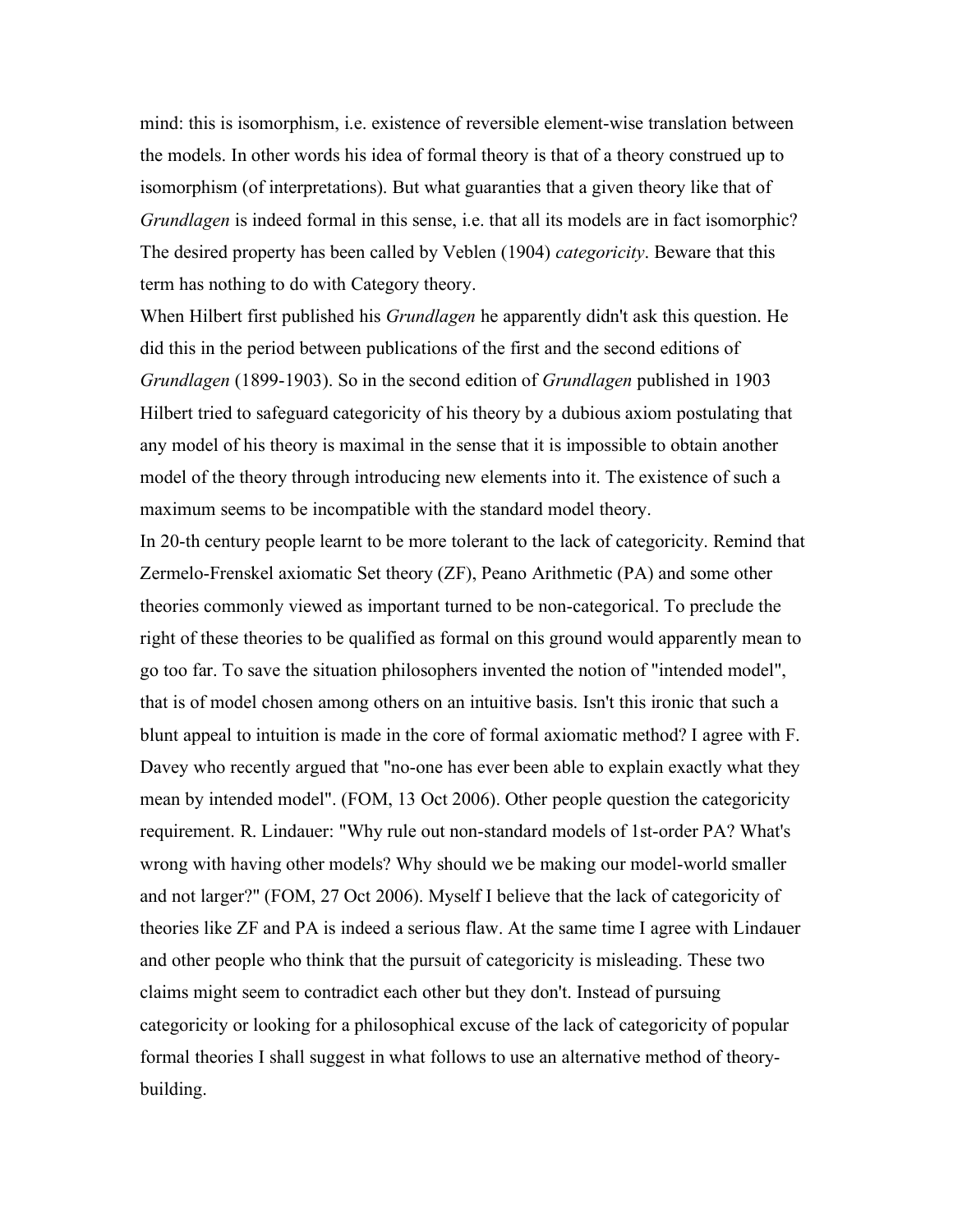I don't consider pointing to the problem of categoricity as a decisive argument against the formal method. I think that this problem is in fact quite artificial and originates from what I consider to be the principle flaw of the formal method. The flaw is the following. Remind the problem Hilbert faced suggesting his formal method: How to formulate a mathematical theory leaving its interpretation free? or How to formulate a theory "up to interpretation"? Here is Hilbert's response: such a theory **T** must be *formal*, which means that its primitive terms (objects and relations) are *variables* taking their semantic values ("meanings") through interpretations; given such interpretation (model) **M** one obtains another model **M'** of the same theory through a one-to-one substitution (exchange) of primitive terms. If **T** is categorical then the substitution of terms allows one to obtain *all* models of this theory from any given model. We see that Hilbert considers *reversible* transformations between models (one-to-one substitutions of terms) as the *only* kind of interpretation he has to cope with. But the notion of interpretation as it has emerged in geometry of the 19-th century does *not* reduce to such reversible interpretations (isomorphisms). Interpretations are, generally speaking, *non-reversible*. A theory determined "up to isomorphism" is not a theory determined "up to arbitrary interpretation". So Hilbert's formal method doesn't resolve the problem posed by the new "interpretative mathematics" but in a special case. The lack of a categoricity of workable formal systems is, in my view, nothing but a symptom of the latter problem. To show that mutual interpretations of mathematical theories are, generally, nonreversible, let me come back to Beltrami. In terms of *Teoria* the principle result of *Saggio* can be formulated as follows: a 2-dimensional Riemannian manifold of constant negative curvature (= Lobachevskian plane) is embeddable (in fact only locally embeddable) into 3-dimensional Euclidean space which is another Riemannian manifold. The embedding is *not* reversible: one cannot embed the Euclidean space into the Lobachevskian plane. One may remark that we are talking here about a map between spaces (manifolds) but not about an interpretation between *theories*. But it is obvious that however the notion of theory is construed in this case the situation remains asymmetric: while Lobachevskian plane geometry can (modulo needed reservations) be explained in or "translated into" terms of Euclidean 3D geometry the converse is not the case.

An embedding is a sort of transformation called *monomorphism*. Carving a pseudosphere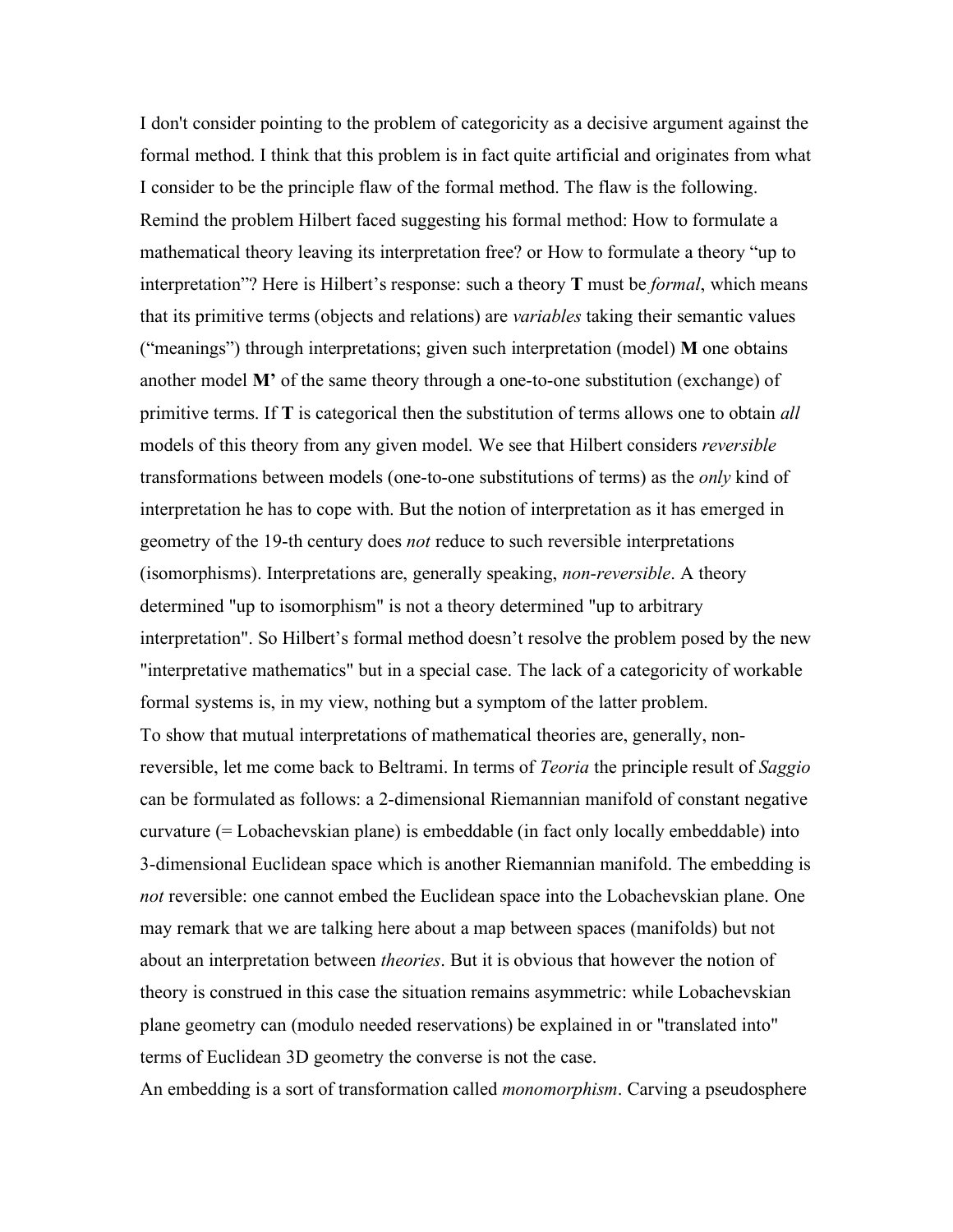out of its ambient space one may show indeed that the pseudosphere is isomorphic (in fact only locally isomorphic) to the Lobachevskian plane. However this reasoning is misleading: in the given context a pseudosphere cannot be carved out from the Euclidean space and considered as a self-standing object. For if the pseudosphere is indeed carved out from its ambient space and considered as a self-standing space (manifold) it ceases to be Euclidean.

We see that the notion of interpretation in mathematics as it has emerged in geometry of the 19-th century doesn't reduce to the old idea of reversible term-wise *substitution* of values of variables, which has led Hilbert to his formal axiomatic method. A similar point can be made about arithmetical models of plane Euclidean and other geometries used by Hilbert in *Grundlagen.* Perhaps one can indeed imagine geometrical points as usual dots, "systems of loves" or beer mugs indiscriminately. But representation of points by pairs of real numbers (or pairs of elements of another appropriate algebraic field) is a different matter. Unlike dots and beer mugs numbers are mathematical objects on their own rights belonging to a different mathematical theory, namely Arithmetic. "Translations" of geometrical theories into Arithmetic used by Hilbert are evidently nonreversible: they allow to recast geometrical theories in arithmetic terms but not arithmetic theories in geometrical terms. Hilbert certainly saw this. He didn't mean to say that Geometry and Arithmetic seen from a higher viewpoint turn to be the *same* theory (in fact he considered a possibility of reduction of one theory to the other but this is a different issue). Nevertheless he thought about this translation as an isomorphism, namely an isomorphism between basic geometrical objects and relations, one the one hand, and specially prepared arithmetical constructions, on the other hand. But such constructions obviously cannot be made outside an appropriate arithmetical theory! As far as this "target" arithmetical theory is wholly taken into consideration the translation in question doesn't look like an isomorphism any longer. We see that the example of projective duality mentioned by Hilbert (to leave alone the "system of love, law and chimney sweeps") is special and cannot be used for treating the notion of interpretation in mathematics in the general case.

Let me now suggest how the "hermeneutic challenge" can be more effectively met.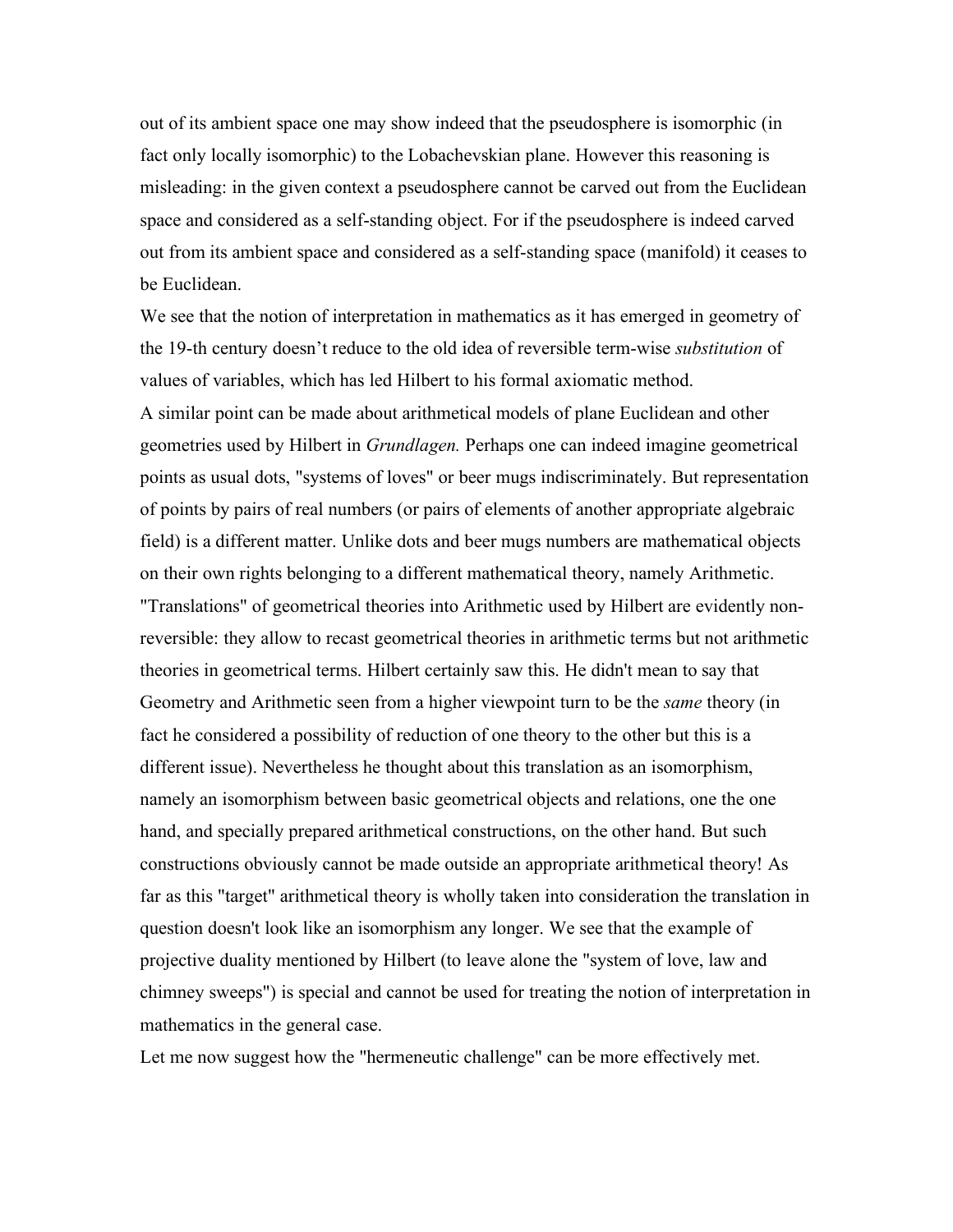## c) *Forms and Categories*

The concept of Riemannian manifold like many other mathematical concepts allows for a corresponding notion of map or transformation (between different items falling under the given concept). It is obtained as a straightforward generalisation of the notion of isomorphism of manifolds through giving up the reversibility condition. Maps between Riemannian manifolds are *differentiable* transformations. Think about these maps as usual maps in cartography. So they can be conceived as "interpretations" of manifolds in terms of other manifolds. Describing the concept of Riemannian manifold "up to interpretation" amounts to construing the manifolds together with all maps between them. A structure of this sort is called a *category*. The notion of category introduced by Eilenberg and MacLane in (1945) is very weak: one requires only an operation of *composition* of transformations between the objects, the associativity of this composition and the existence of an identity transformation for each object. Transformations of objects are called in the Category theory *morphisms*. These requirements are obviously satisfied by Riemannian manifolds and differentiable transformations. Other standard examples include sets and functions, groups and group homomorphism, topological spaces and continuous transformations, etc. A shall denote the category of Riemannian manifolds **RM** for further references.

The notion of category can be apparently thought of as a very general *form* of mathematical concepts. This might seem natural but in fact is quite misleading. For the notion of *form* can be described as invariant of a group of isomorphisms between objects of a given class which are told to have the "same form". More precisely a form is what one gets through identification of isomorphic objects. Think about Euclidean circles and usual geometrical transformations between the circles like motions and scalings. Such transformation are reversible, otherwise they wouldn't form a group. Changing the chosen class of transformations one changes the corresponding notion o form. For example through allowing for all reversible continuous transformations between circles one obtains the topological notion of circle (a "topological form"), which differs from the convenient metrical notion of circle (in particular the former unlike the later doesn't distinguish between circles and ovals). The suggested definition equally fits the colloquial notion of algebraic form: the isomorphisms associated with algebraic forms are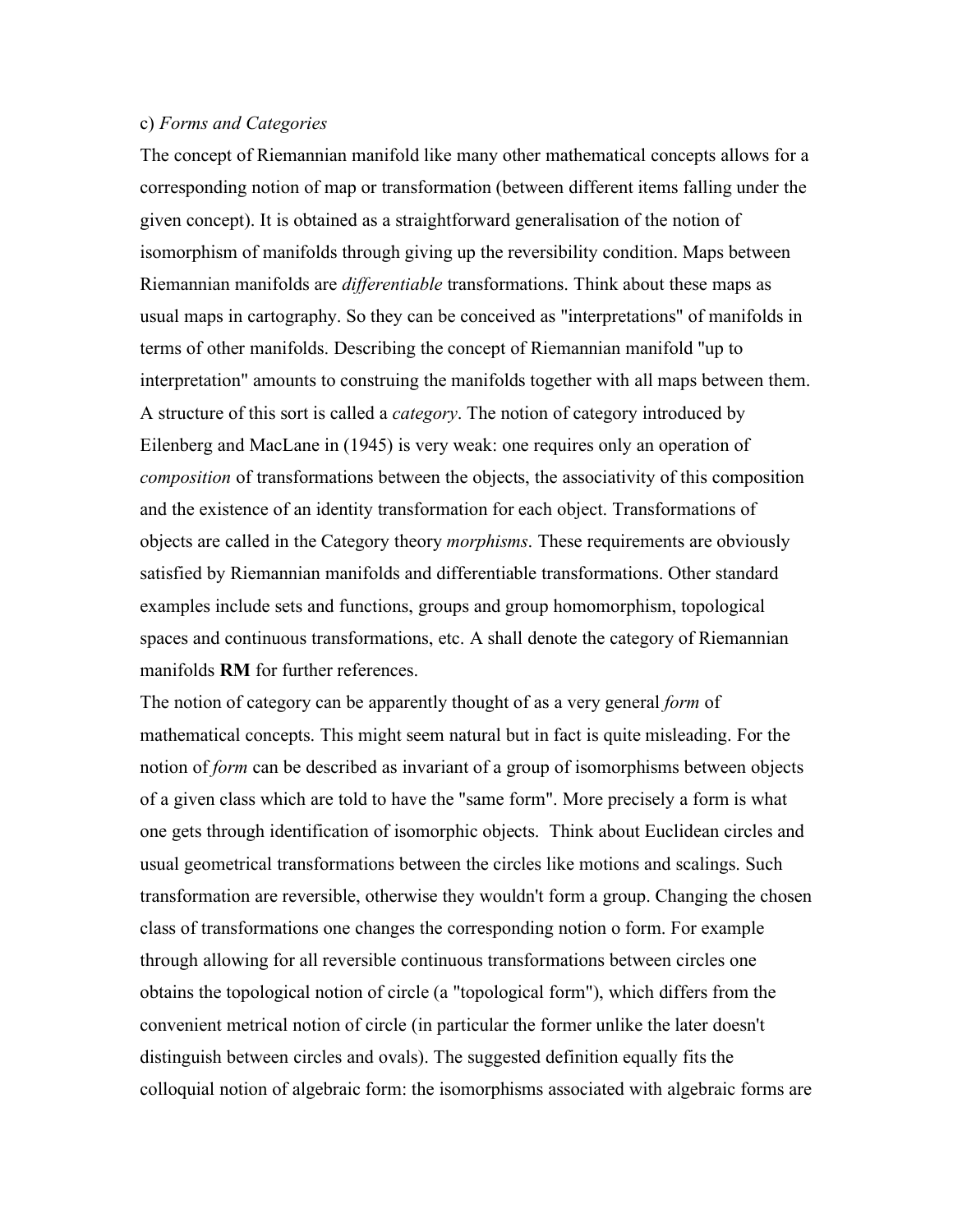substitutions of variables. It also fits the traditional Platonic conception of natural numbers as forms: think about bijections between finite sets.

Now if one think of the abstract notion of category, on the one hand, and independently construed mathematical objects (manifolds, groups, sets, etc) with their associated maps, on the other hand, one may think of substitutions of abstract categorial objects and morphisms by "concrete" manifolds and differentiable transformations, groups and group homomorphisms, sets and functions, etc. However these substitutions are not reversible because the categories in question are not isomorphic! This can be seen clearly through the standard construal of manifolds, groups, topological spaces, etc. as "structured sets"; in this case morphisms between manifolds, groups, etc. can be described as maps between base sets preserving corresponding structures. As far as these structures are different the morphisms are different too. So the abstract notion of category cannot be thought of in terms of reversible substitutions of abstract objects and abstract morphisms by some "concrete" terms. Hence an abstract category is not a form in the sense of the above definition.

Although different categories don't share anything like a common form they can be linked (or "transformed into each other" or "interpreted in each other's terms") by appropriate morphisms, which in this context are called *functors.* So different categories form various "categories of categories" just like different sets form sets of sets. One may even think (as does Lawvere in his 1966) about "the" category of categories albeit this risky notion is not necessary for my argument.

Observe that certain mathematical concepts like the concepts of circle, of singleton, of Euclidean plane and many others have this strong property: their instances are all isomorphic. I shall call such concepts *form-concepts*. But there is also a larger class of mathematical concepts having a weaker property: their instances make categories. The concepts of set, group, manifold, topological space and many others are not formconcepts but belong to this latter class. I shall call these latter concepts *categoryconcepts.* Form-concepts are category-concepts since a group of isomorphisms associated with a form-concept is a category having only one object and such that all its morphisms are reversible. But the converse is not the case. Thus a category is not a kind of form while a form (in the sense of the above definition) is indeed a kind of category. Remark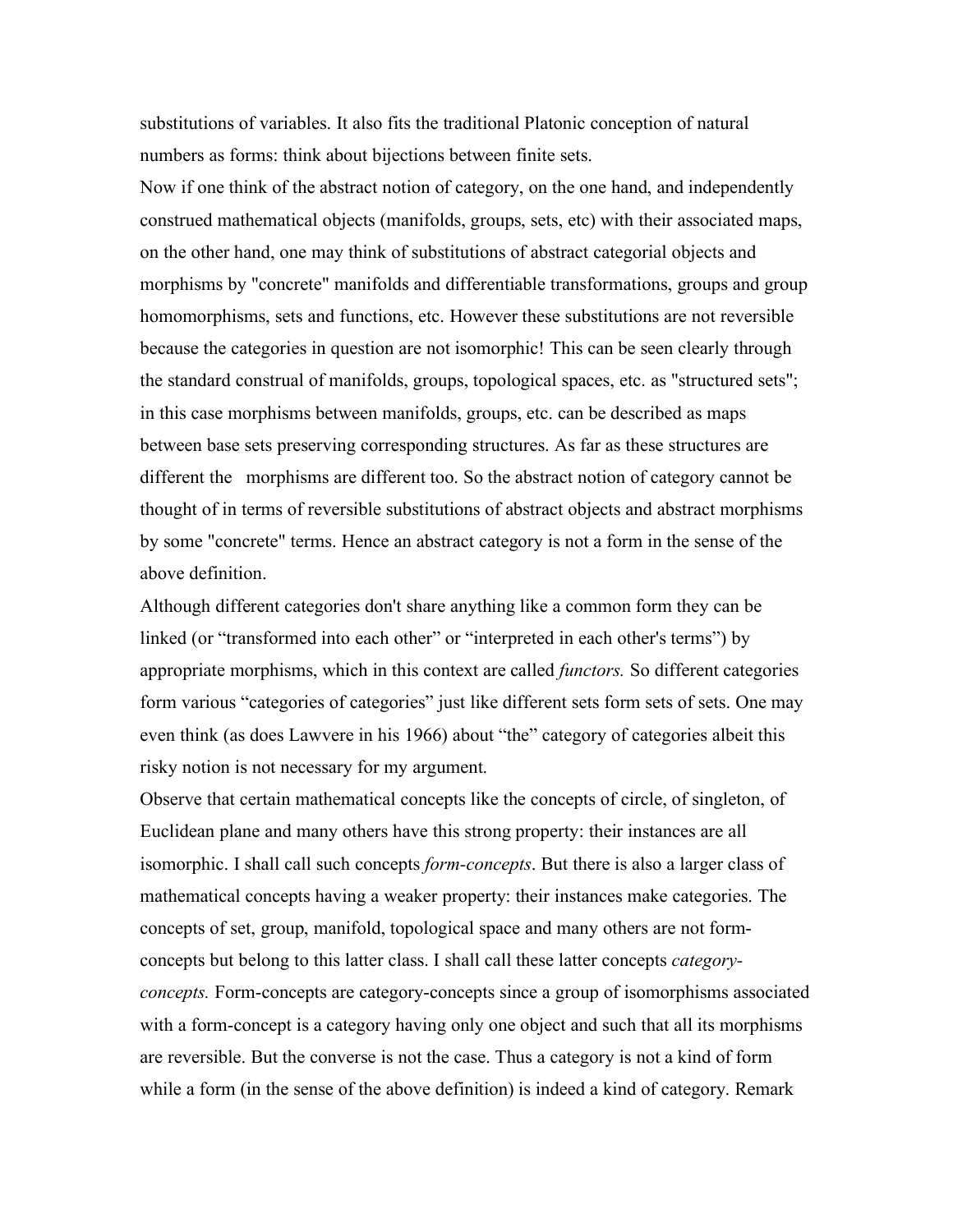that the concept of category is itself a category-concept while the concept of form is not a form concept. I shall not further elaborate here on the general concept of form but suggest that it is a category-concept as well.

The terminology just introduced helps me to formulate more clearly my objection to Hilbert's formal approach and make an alternative proposal. Hilbert's idea of "formal" theory amounts to conceiving of mathematical theories as form-concepts. (I'm talking about particular theories, not about the general concept of theory.) But the analysis given in the previous section suggests thinking about mathematical theories as categoryconcepts (since mutual interpretations between theories are generally non-reversible!). So my proposal amounts to conceiving of a mathematical theory as a category. No analogue of the categoricity problem (in Veblen's sense) appears within the category-theoretic approach, which I'm going now to explain.

## d) *Categorical theories and functorial semantics*

The categorical method of theory-building can be roughly described as follows: theories and concepts are specified by their categorical properties (rather than by formal properties). The idea is this: given a category-concept (like that of manifold, group, etc.) to specify an "abstract" category which could be reasonably identified with a corresponding "concrete" category obtained through a standard (usually set-theoretic) construal of the concept in question and the corresponding notion of map. Observe that the usual distinction between abstract and concrete categories just mentioned should be abandoned as far as one takes a category-theoretic viewpoint to start with. As far as concepts of object and morphism are taken as basic and other mathematical concepts are supposed to be reconstructed in their terms there is no reason to call them "abstract". For the case of sets such work has been first done in (Lawvere 1964) where the author has provided a list of axioms distinguishing the category of sets among other categories. The case of category of Riemannian manifold is much more involved, I refer the reader to (Kock 1981), (McLarty 1992) and (Bell, forthcoming) for details. Observe that categorical approach to building geometrical spaces generalises upon Klein's "Erlangen" approach (Klein 1872) through allowing for non-reversible transformations of spaces. In fact Lawvere in his early papers (1964) and (1966) refers to the standard formal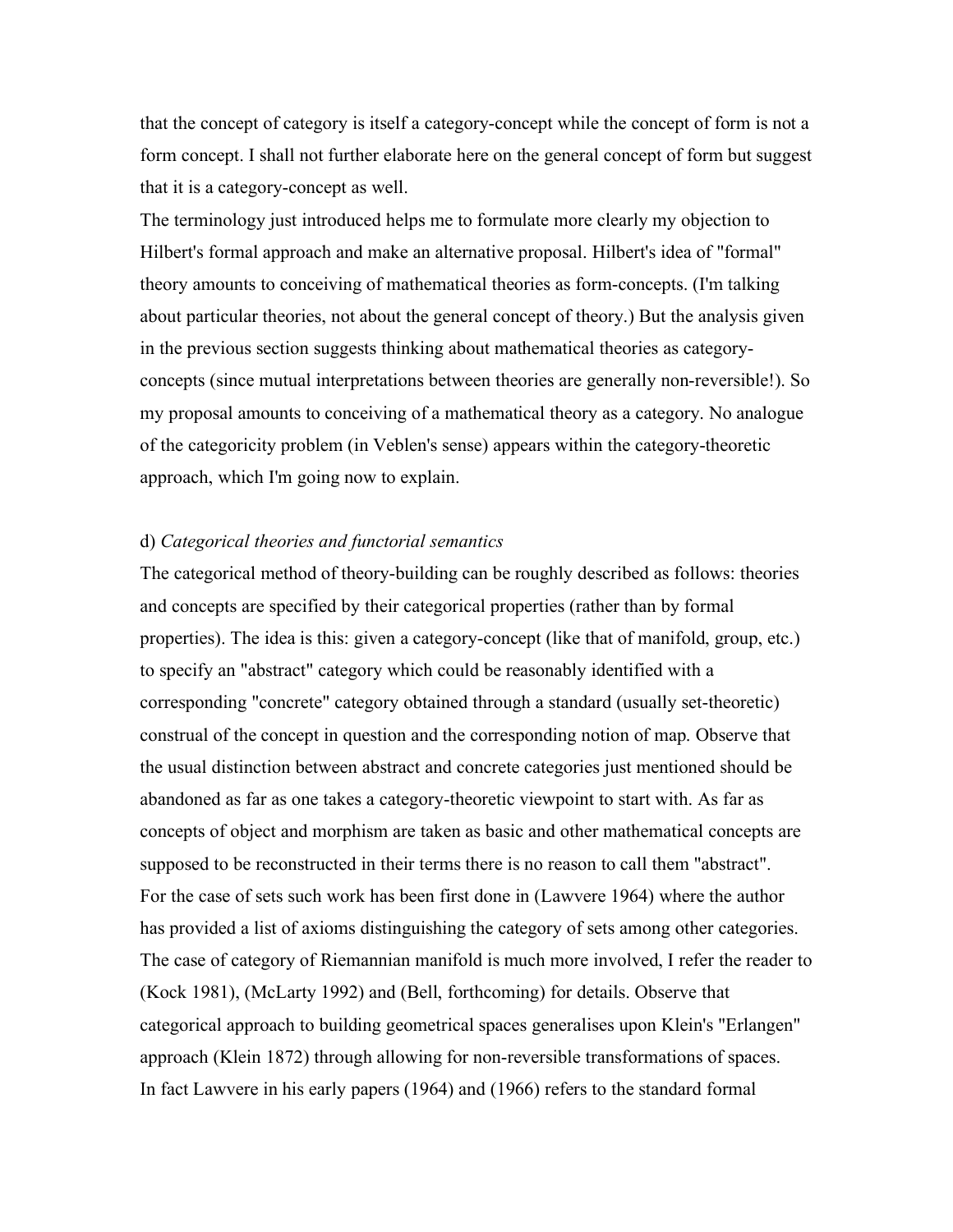method and presents his proposed theories as first-order formal theories of categories. However in his later work (2003) speaking about category-theoretic foundations of mathematics Lawvere no longer refers to the formal method and opts for understanding of the notion of foundations "in a common-sense way rather than in the speculative way of the Bolzano-Frege-Peano-Russell tradition". I find this change of Lawvere's view significant and suggest to consider the categorical method of theory building pioneered by Lawvere as a genuine alternative to the formal method (rather than as something commonsensical). Remark that such categories as the category of (all) sets, all groups, all manifolds, etc. cannot possibly have isomorphic copies. For an isomorphic copy of, say, "the" category of sets cannot be anything else but another category of sets. But all the sets are supposed to be already there in the former category. As far as such a category is specified up to isomorphism it turns to be unique. From the formal point of view this is the most suspicious and makes one to suggest that notions of categories of "all" objects of a given type are illegitimate. This view is defended in (Eilenberg&MacLane1945) on a set-theoretic ground. However since then categories of this sort became ubiquitous in mathematical practice. In fact the talk of the category of "all" sets and other similar categories refers to categorical construals of corresponding concepts (of the concept of set and others) making the issue of "size" irrelevant. ("Local smallness" in categories is a different issue, which I leave aside.) So it is not surprising that the notion of isomorphism of categories turns to be, as Gelfand and Manin's put this, "useless" (2003, p.70) even if not illegitimate. This fact provides an additional support to the idea of developing categorical methods of theory-building independently of formal methods: unless a class of isomorphic models is available the very notion of formal looses its sense. Before providing details about categorical methods of theory-building let's discuss what we may hope to get. A reasonable task is, for example, to identify a category as the category of Riemannian manifolds or as the category of Euclidean spaces. (It goes without saying that concepts of Riemannian manifold, Euclidean spaces and other mathematical concepts can be conceived in different ways. Speaking about "the" category of manifolds, etc. I mean the corresponding category of "all" objects of a given sort corresponding to the chosen version of a given concept. I don't mean to rule out the possibility that different categories can be called "categories of Riemannian manifold".)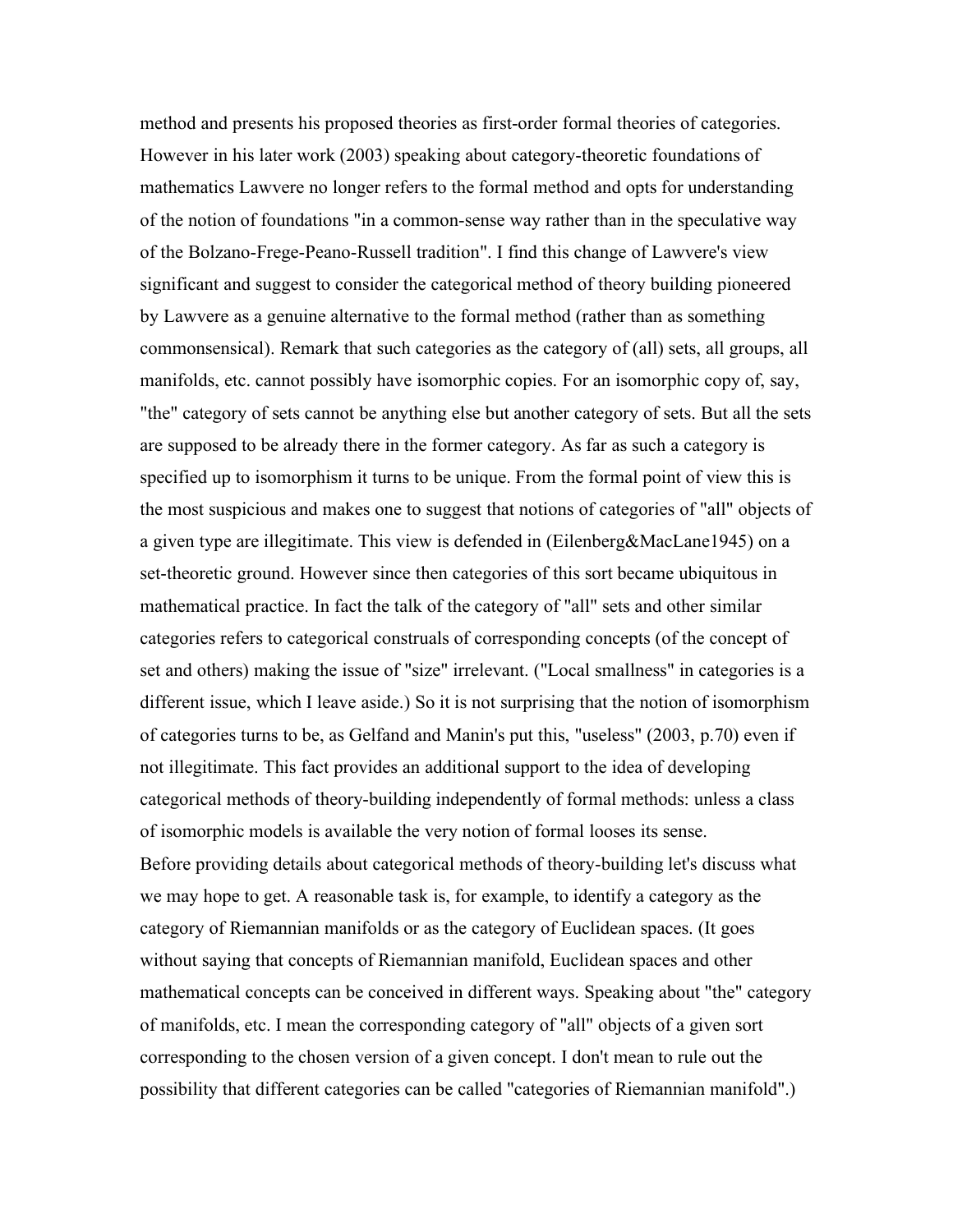This is what earlier in this paper I called a construal of a given concept "up to interpretation" or "up to arbitrary morphism". If we now compare this expected result with what one gets through application of formal methods we can notice two things. (i) Formal methods normally describe what in a corresponding categorical construction is a single object (up to isomorphism) like the Euclidean plane. In this sense categorical theories (now I mean theories built by category-theoretic methods) are more comprehensive than corresponding formal theories. (ii) At the same the category of Riemannian manifolds doesn't comprise all arithmetical and other "external" models of geometrical spaces allowed from the formal viewpoint. In a categorical framework such models can be construed as more specific constructions with functors to other categories. So the categorical approach viewed against the formal one not only brings new objects under the scope of the same conceptual scheme but also discriminates between models formally seen as essentially identical. Thus the categorical approach supports a more traditional view according to which, pairs of numbers may *represent* rather than *be* geometrical points. Remarkably this discrimination is made on a ground which a formalist would accept: the two kinds of things are distinguished by their different "behaviour" but not by anything like their "intrinsic nature"; although in some special contexts points and pairs of numbers may behave similarly in wider contexts taken into account by categorical methods these things behave quite differently.

Let me now point to a categorical method of theory-building suggested in (Lawvere 1963-2004) and called *functorial semantics.* It looks like a simulation of formal axiomatic method by categorical means but at the same time it demonstrates essential differences. Instead of writing axioms with usual strings of formulae one encodes axioms into a special "syntactic" category **T** that plays the role of "formal theory". Like in the case of standard semantics one assumes a "background" semantic category **B**, which is usually taken to be the category of sets but can be chosen differently. Models of **T** are functors of the form **f: T-->B**. One advantage of this construction is that it allows for different notions of model (only functors having certain properties count as models). Another remarkable fact is that under rather general conditions **T** can be embedded into a category **M(T,B)** of its functorial models. This definitely changes the whole idea of theory as a structure over and above all its possible models and suggests the view on a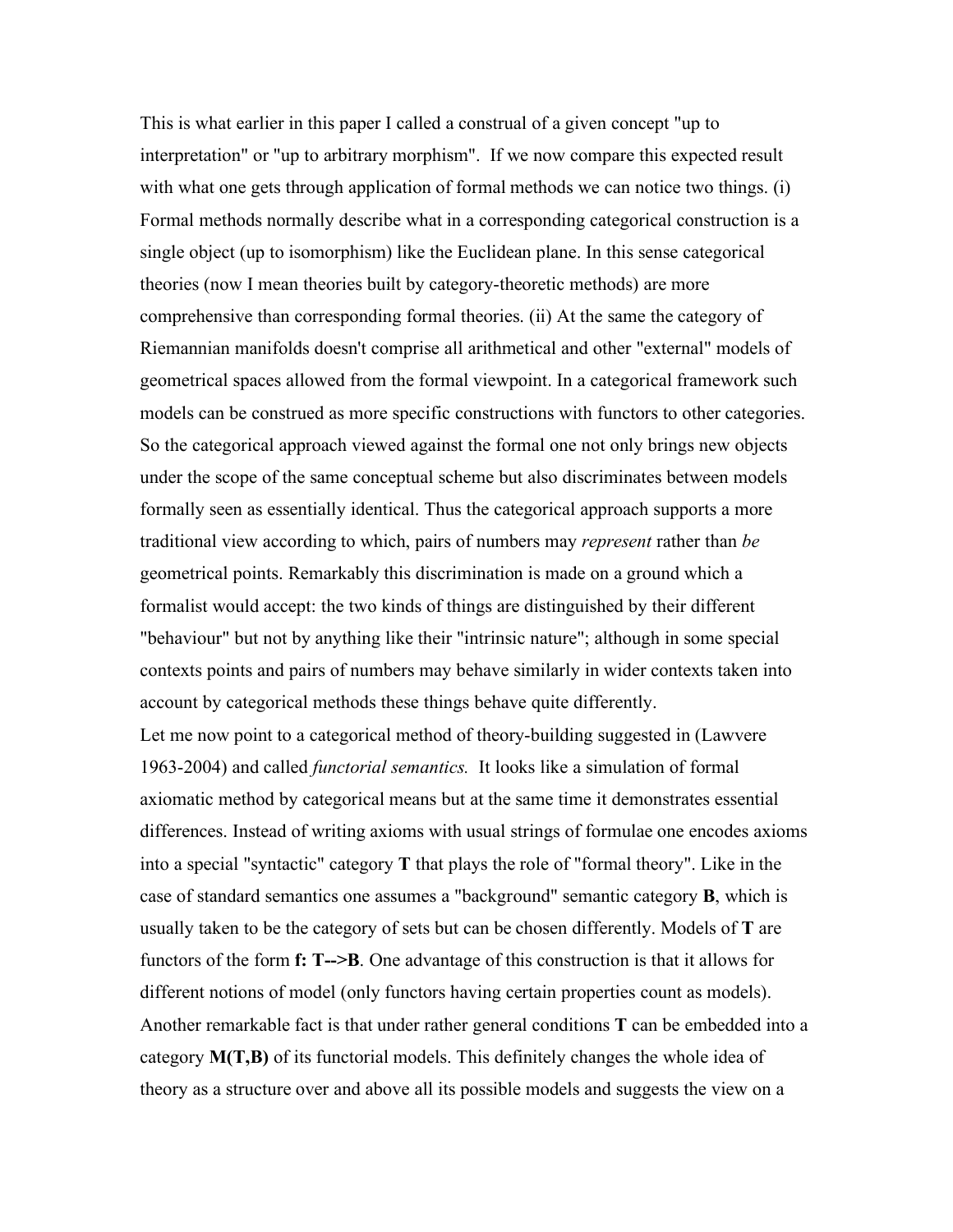theory as "generic model" (Lawvere 1963-2004, p.19), which generates other models like circles and straight lines generate further constructions in Euclid's *Elements*. The functorial semantics also shows that the requirement of categoricity (in Veblen's sense) is as much unrealistic as unreasonable: although "good" categorical properties of **M(T,B)** are desirable there is no good reason to require that this category reduces to a single object.

Remark a different role of logic within formal and the categorical approaches. The formal approach fits the traditional view on logic (dating back to Aristotle) as the most general theory of reasoning, or more precisely, of the *correct* reasoning. In order to build a formal theory one "starts with" a system of formal logical calculus, and then writes down axioms introducing new non-logical symbols and thinking about their interpretations. So the idea of formal axiomatic method implies at least a weak version of logicism according to which any mathematical theory is based on (even if not reduces to) a certain system of logic. A categorical reconstruction of mathematical concepts unlike a formal reconstruction doesn't generally start with logic. It starts with the notion of category and proceeds with further categorical constructions. Permissible categorical constructions can be specified through constructive postulates. Consider this postulate, which I deliberately put in the form similar to Euclid's postulates:

## *Given morphisms A-->B and B-->C to produce morphism A-->C*

A notion of logic can be then recaptured through associating a formal logical calculus with a category having appropriate "logical" properties (Bunge 1984, Makkai& Reyes 1977). This gives the notion of *internal logic* of a category. (As one might expect the internal logic of the category of sets is Classical logic.) So the categorical approach unlike the formal one is compatible with the view (held by otherwise so different thinkers as Boole, Poincaré and Brouwer) that logic assumes certain mathematical principles and so cannot be viewed as a basis for mathematics. This latter view on relationships between mathematics and logic better copes with the pluralism about logic (Beall&Restall 2000) than the logicist view mentioned above.

Lawvere's functorial semantics has been developed for a special case of algebraic theories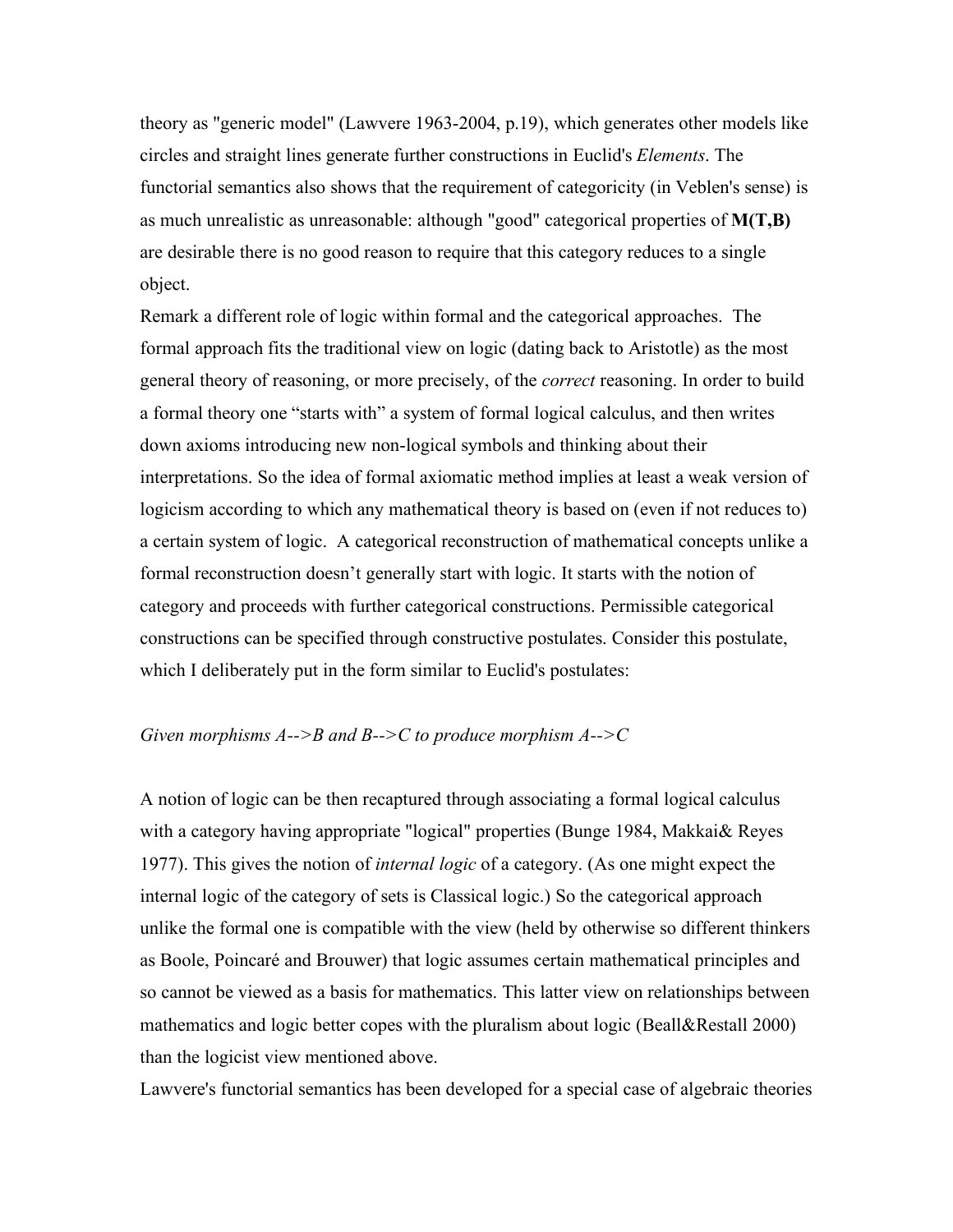and so it cannot be immediately used as a method of theory-building applicable in all areas of mathematics. Since then a lot of technical work has been done in related fields of categorical logic and categorical model theory. Nevertheless the categorical method of theory-building remains a work in progress and doesn't exist to the date in a standard form. For a historical introduction and further references I refer the reader to (Bell 2005).

3. Reversibility of mathematical reasoning and conceptual development of mathematics We have seen that taking into consideration of non-reversible transformations between mathematical objects and treating these transformations on equal footing with isomorphisms has quite dramatic consequences for mathematics and its philosophy. Category theory is the general theory of non-reversible transformations (morphisms). Category theory meets the *hermeneutic challenge* of geometry of the end of 19-th century in a far more radical way than Hilbert's formal method: it makes morphisms, which can be viewed as *elementary interpretations*, into building blocks of mathematical constructions. (The notion of *object* of a category is in fact redundant: identity morphisms are sufficient to make the categorical machinery work properly.) In this section I shall try to outline some features of the new notion of mathematics brought about by this development.

Let me first show that considering of non-reversible morphisms on equal footing with isomorphisms is less innocent than it might seem. Consider this question: Is the operation of addition 7+5-->12 reversible or not? The question can be understood in different senses and so given different answers. The operation (+5) can be cancelled (reversed) by this subtraction: 12-5-->7, so it is reversible. However given that 12 is obtained as a sum of two summands there is no way to find out what these summands are. In this latter sense the operation (in fact a different operation) is non-reversible. But yet in a different (and perhaps not a "properly mathematical") sense the latter operation is still reversible: when 7 and 5 are summed up and bring 12 the summands 7, 5 don't perish but survive! This allows for writing the usual equality sign instead of arrow: 7+5=12. In *this* latter sense any mathematical operation and any categorical morphism is reversible. This suggests thinking of the notions of mathematical operation and transformation as mere metaphors describing particular *relations* between mathematical objects. In this latter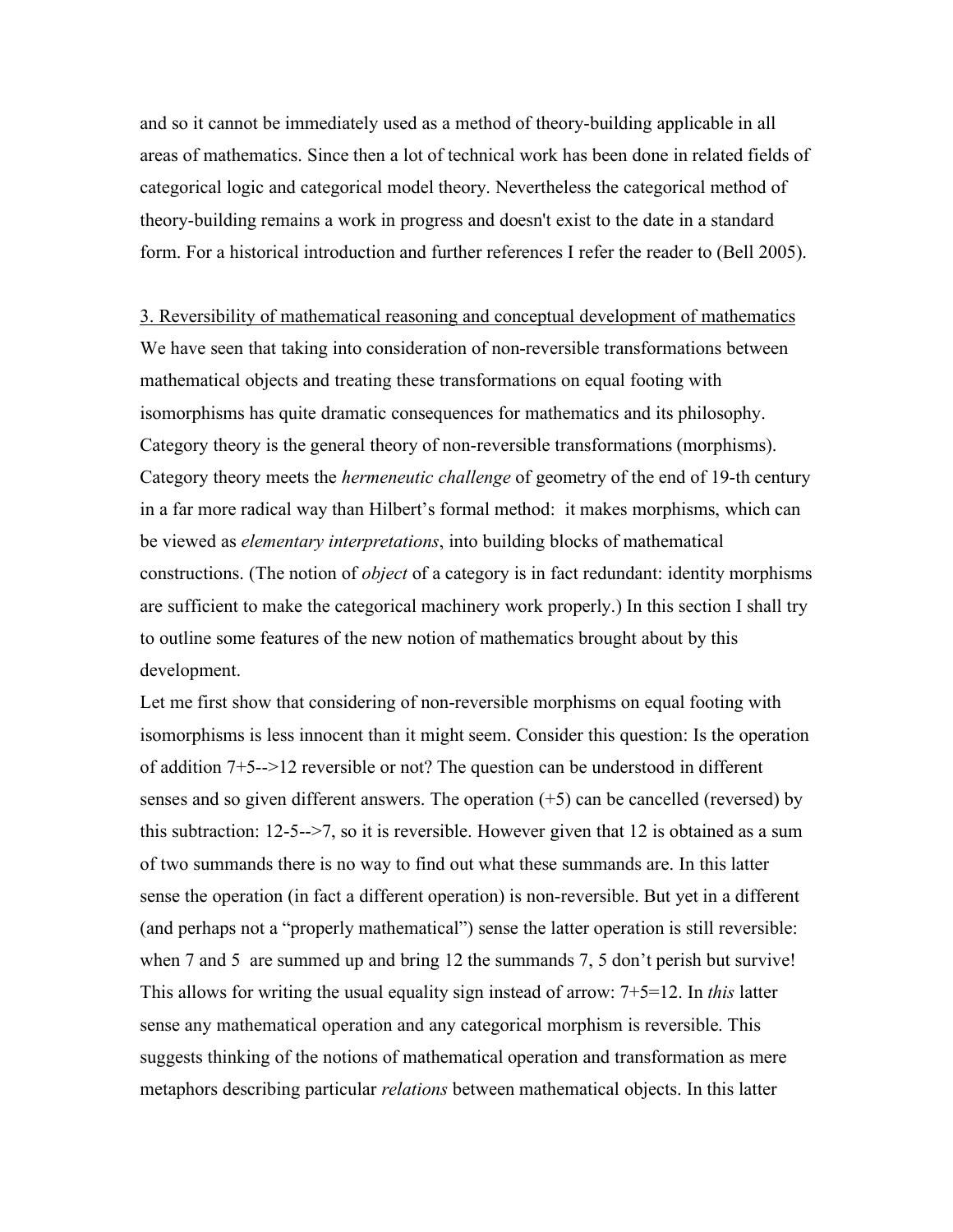view when 7 and 5 are summed up "nothing happens" indeed: the story of emergence of 12 out of 7 and 5 is just a way to say that the three numbers hold a particular ternary relation. This way to explain away references to processes and operations in mathematical discourses is known at least since Plato and in 20th century it has been made again popular by Frege, Russell and their followers. I shall not discuss this Platonic view systematically here but only remark that it ceases to be plausible as far as mathematics is viewed as a human activity going on in space and time. A computer performing the operation 7+5-->12 may keep or not keep the summands in its memory after the operation is done. The same is true for humans. One may argue after Plato that these facts have nothing do with numbers themselves but I think that the task of reconstruction of a notion of number from the relevant conceptual dynamics empirically observed in mathematical classrooms and elsewhere is interesting and anyway worth trying.

Observe that if during a mathematical reasoning one forgets where he or she has started from this certainly disqualifies the reasoning. So the reversibility is certainly required in this case. This basic reversibility of mathematical reasoning is made explicit in the *Elements* where each proposition is repeated twice: immediately before and immediately after its proof (but before *Q.E*.*D*.) Now granting this basic reversibility one might argue that mathematics is ultimately formal while non-reversible mathematical transformations are superfluous structures construed on a formal basis. However the argument can be met through taking a larger-scale conceptual dynamics into consideration. The larger-scale dynamics shows that the reversibility of mathematical reasoning is not so fundamental as it seems. At larger temporal (and perhaps also spatial) scales mathematics is obviously non-reversible. When Pythagorean theorem is taught in school a teacher may reasonably aim at reversibility of all interpretations of this theorem given by different pupils since this shows that all the pupils have learnt one and the same thing. (Interestingly, not *any* kind of reversibility is desired in this situation. The merely phonetic reversibility will not do: when all the pupils in a class utter the statement of the theorem and its proof in exactly the same words the teacher may suspect that none of them in fact *understands* it.) But this standard obviously doesn't apply at historical scales. One can hardly talk about a common *form* of the Pythagorean theorem invariantly preserved since Ancient times to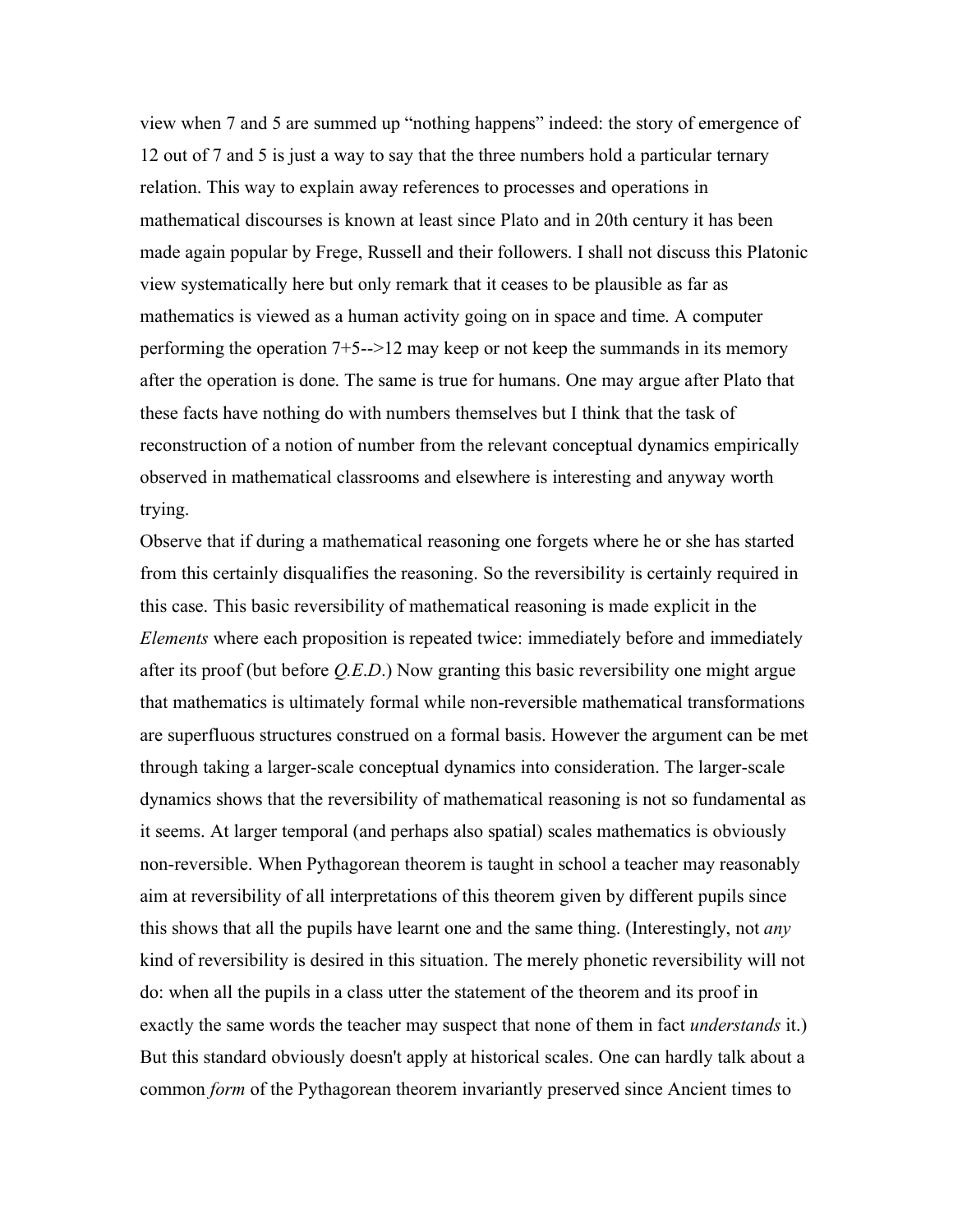today (except the form of the famous diagram known as *Bride's Chair*, *Pythagoras' Trousers* and a number of different names). This is moreover true for developed mathematical theories. The continuity of development of mathematics can be better described in terms of non-reversible interpretations between different fragments of mathematics, including historically remote fragments. Quasi-eternal concepts like *the* Pythagorean theorem (or, say, *natural number*) can be best understood as epiphenomena of a continuous non-reversible conceptual dynamics. As the example of the Pythagorean theorem clearly shows transformations involved into this dynamics don't reduce neither to isomorphisms (which is obvious for otherwise mathematics couldn't develop) nor to *monomorphisms* (embeddings) of older contents into new ones. Like any other science mathematics not only acquires new knowledge but also constantly revises its older contents and throws some of them away. The cumulative model of development of science and mathematics is oversimplified even if it allows for occasional "revolutions" (Kuhn 1962). In a categorical framework such oversimplified assumptions no longer look as "natural". A categorical analysis makes it clear that to keep a certain branch of science (mathematical or not) at the same fixed point of its development is not a trivial task (as anybody involved into the educational business knows by experience). I suggest that this task is in fact impossible: without new research science and mathematics rapidly corrupt but not just cease to develop.

Thus however fundamental might seem the reversibility of mathematical reasoning, and however plausible be the Platonic view on mathematical objects as eternal, a wider outlook reveals that in fact these phenomena are local. Assuming the notion of nonreversible morphism as basic a mathematician is no longer obliged to think of mathematics only in terms of its today's slice.

## 4. Conclusion: Mathematical Structuralism.

In the philosophy of mathematics of the 20-th century *Structuralism* has been first associated with Bourbaki's fundamental *Les Eléments des mathématiques* aiming at reconstruction of mathematics in set-theoretic terms. *Les Eléments* starts with a version of Set theory, and then introduce various mathematical concepts as "structured sets". Take a set *G* and associate with any ordered pair of its elements a third element of the same set;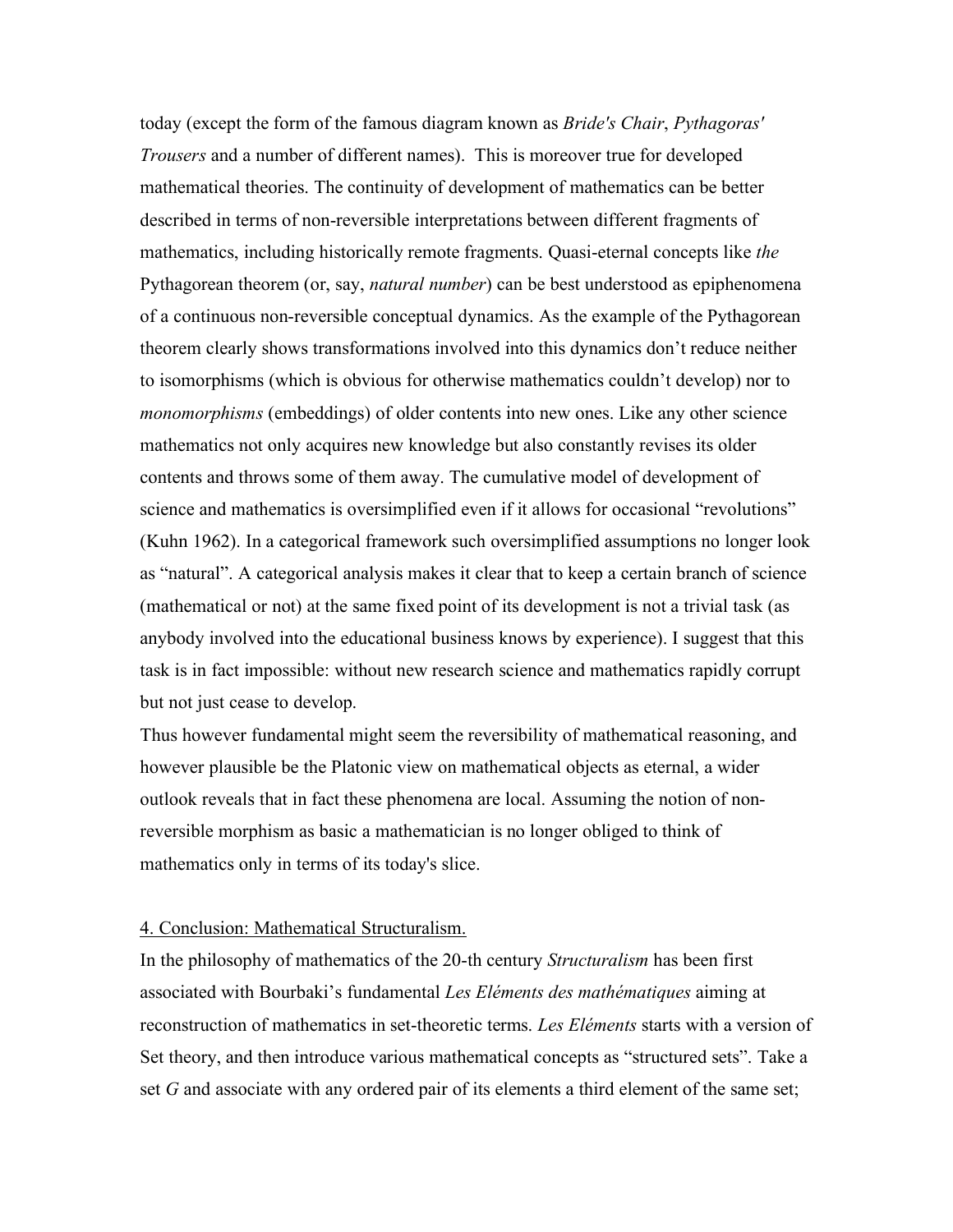an obvious axiomatic description of this construction turns it into a *group*. In the given context the set *G* can be called a "set equipped with the group structure". The idea is that the "structure" is put here on the top of an arbitrarily chosen "background set". Topological spaces, rings, modules and many other (arguably all) mathematical concepts can be construed similarly. A large part of mathematics of the second part of the 20-th century has been made in this framework. Bourbaki's colloquial metaphysics resembles Aristotle's: mathematical objects are "made of" the same set-theoretic "matter" and distinguished by their "forms" (structures).

Chapter 4 of (Bourbaki 1968) presents a general theory of structures. Here Bourbaki distinguishes basic kinds of structures like the *final* and the *initial* structures, which don't correspond to popular mathematical concepts like that of group or topological space. A reader familiar with the Category theory can easily identify them with corresponding category-theoretic concepts. So Category theory suggests to improve upon Bourbaki's colloquial metaphysics and think of "forms" or "structures" in the abstraction of the settheoretic "matter"! Hence the claim that the Category theory provides a further support for the Mathematical Structuralism (Awodey 1996, 2004; MacLane 1996), which is the view that only structures (but not the "matter") count.

Here is a recent official definition of mathematical structuralism (Hellman, forthcoming):

"Structuralism is a view about the subject matter of mathematics according to which what matters are structural relationships in abstraction from the intrinsic nature of related objects."

Like in the case of Hilbert's *Grundlagen* I suggest to distinguish carefully between the two following features implied by this definition. The first is epistemological (and possibly also) ontological *holism* about mathematical matters: no mathematical object can be thought of outside of its relations with other mathematical objects. The second feature, which I shall call exchangism, is more specific. It is the assumption of possibility of exchanging the relata of a given relation by some other relata, so that the "structural relationships" or the "structure" remains invariant. Consider group *G* construed as just described and replace each element of its underlying set by another element of another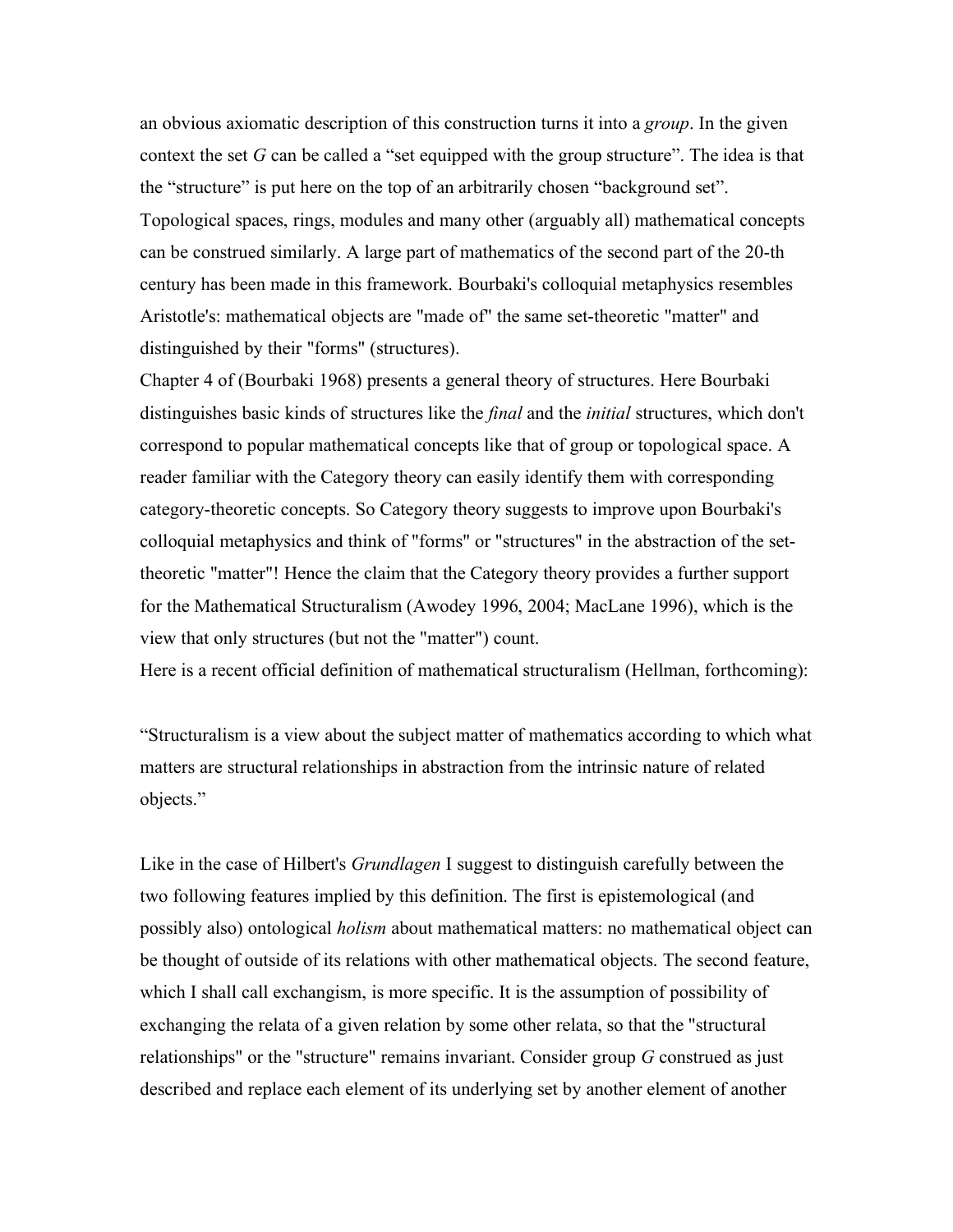set. This operation obviously doesn't change much: what we get is just another isomorphic copy *G'* of the "same" group. Similarly any model of a given formal theory can be replaced by another isomorphic model. Structuralism says that all mathematical theories and concepts function in this way. Hellman quite rightly traces this view back to Hilbert's *Grundlagen*.

Let's now test the two features of Structuralism against Category theory and the prospective categorical method of theory-building suggested above. Categorical approach certainly pushes mathematical holism further forward. While the formal approach suggests to chose a favourite model of a given formal theory (but keep in mind that this model can be exchanged for another isomorphic model) the categorical approach suggests working with a whole category of models at once. But the "exchangism" generally doesn't apply to Category theory and to prospective categorical mathematics. To see this remark that "exchanges" are reversible transformations (think about *G* and *G'*) while categorical morphisms, generally speaking, are not. As I have already argued above, the idea that given, say, the category of sets and functions one may exchange sets and functions for groups and group homomorphisms, then again for topological spaces and continuous transformation, etc., and finally to conceive of an abstract notion of category as a structure invariant through such exchanges is plainly wrong. For categories just mentioned are not isomorphic (functors between them are not reversible), so there is nothing invariant here. So Category theory and categorical mathematics doesn't support Mathematical Structuralism or at least the version of Structuralism explicated above. Remarkably the categorical approach defended here doesn't rely on anything like "intrinsic nature" of mathematical objects either. Moreover it apparently squares well with this basic idea behind the structuralist approach: mathematics studies relations between things but not things themselves. The notion of mathematical structure has been developed as an attempt of thinking "relations without relata" or more precisely "relations indifferent to their relata". Considering categorical morphisms as relations (in a broad philosophical rather than technical sense) one may argue that Category theory provides even better mathematical realisation of this project than Bourbaki's set-theoretic machinery. Given that objects in a category are identified with their identity morphisms the category is construed out of morphisms ("relations") and nothing else.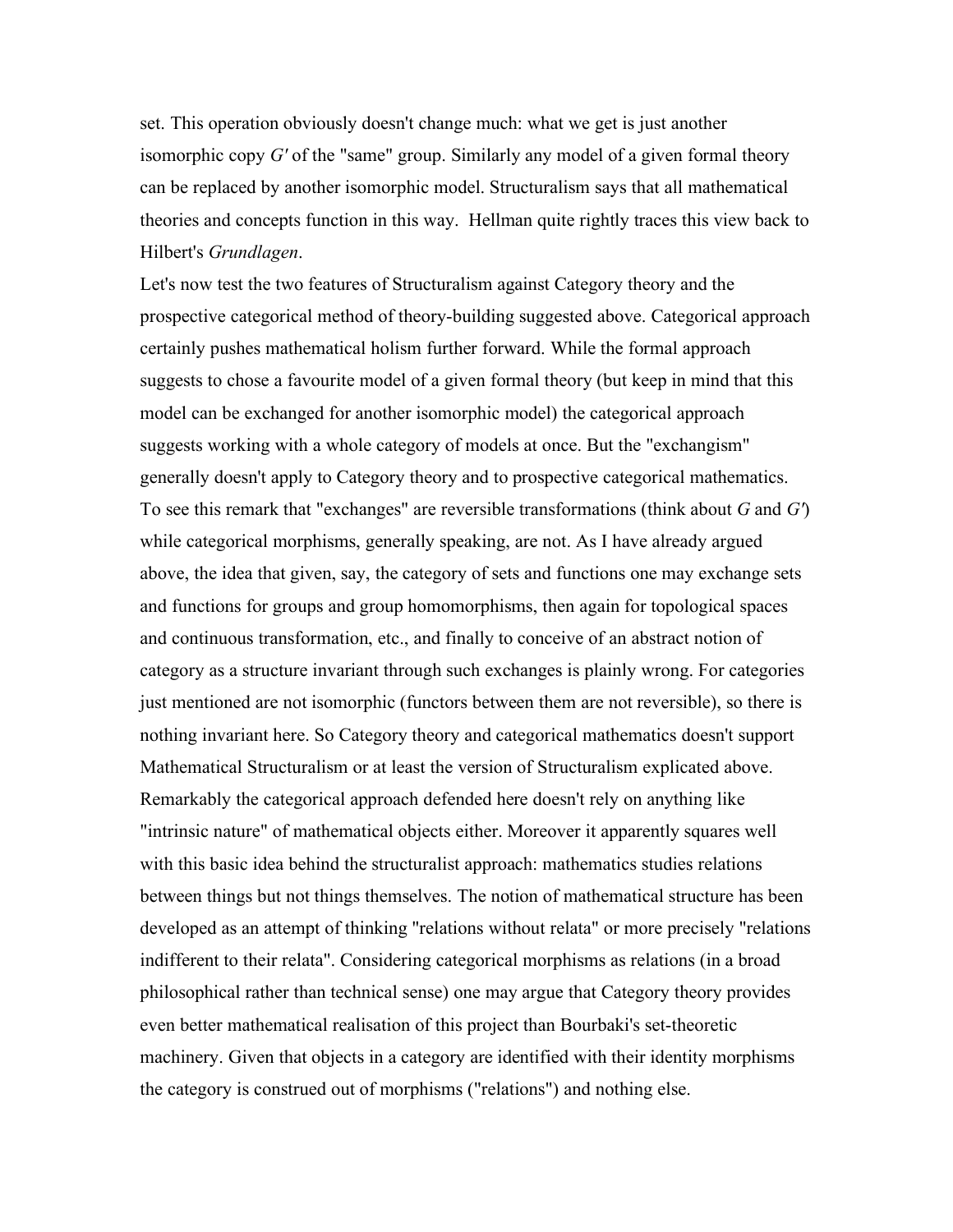The idea of categorical mathematics, which I defend in this paper, is indeed a further development of the idea of structuralist mathematics. But in order to make the difference clear I choose not to qualify the categorical approach as structuralist. The talk of "structural relationships in abstraction from the intrinsic nature of related objects" clearly implies the notion of structure as a form-concept. Trying to generalise this notion to the effect of making it into a category-concept one looses anything like its usual understanding. Given a class *C* of isomorphic mathematical objects one may always associate with it a new abstract object *S* conceived as "structure" shared by all members of *C*; then *S* can be thought of " in abstraction from the intrinsic nature" of members of *C*. This Fregean notion of abstraction seems to be relevant to Hellman's definition of Structuralism. But I don't see how this notion of abstraction can be reasonably generalised in order to allow for the case of non-reversible morphisms. Given an isomorphism  $A \leq -\frac{3}{2}$  one may identify A, B "up to isomorphism" and conceive the result of this identification as a new abstract object *C*. However given a non-reversible morphism *A*-->*B* one cannot perform anything similar. So the notion of abstract structure stipulated over and above all its isomorphic instantiations doesn't survive the suggested generalisation.

The idea of categorical mathematics pushes further forward the anti-essentialist stance of Structuralism. From a categorical viewpoint the notion of mathematical structure looks like just another kind of "mathematical essence". I can see that structures played and continue to play an important role in mathematics but I claim that the structuralist view on mathematics as a general science of structures is not adequate to today's mathematics and can hardly motivate new mathematical developments. The view on mathematics as a general science of categories is much broader (since the notion of category is far more general than the notion of structure) and provides mathematicians and philosophers with a new perspective yet to be explored.

## Bibliography:

Abbott, E., (A Square), 1884, *Flatland: a romance of many dimensions*, London Awodey, S., 1996*,* "Structure in Mathematics and Logic: A Categorical Perspective",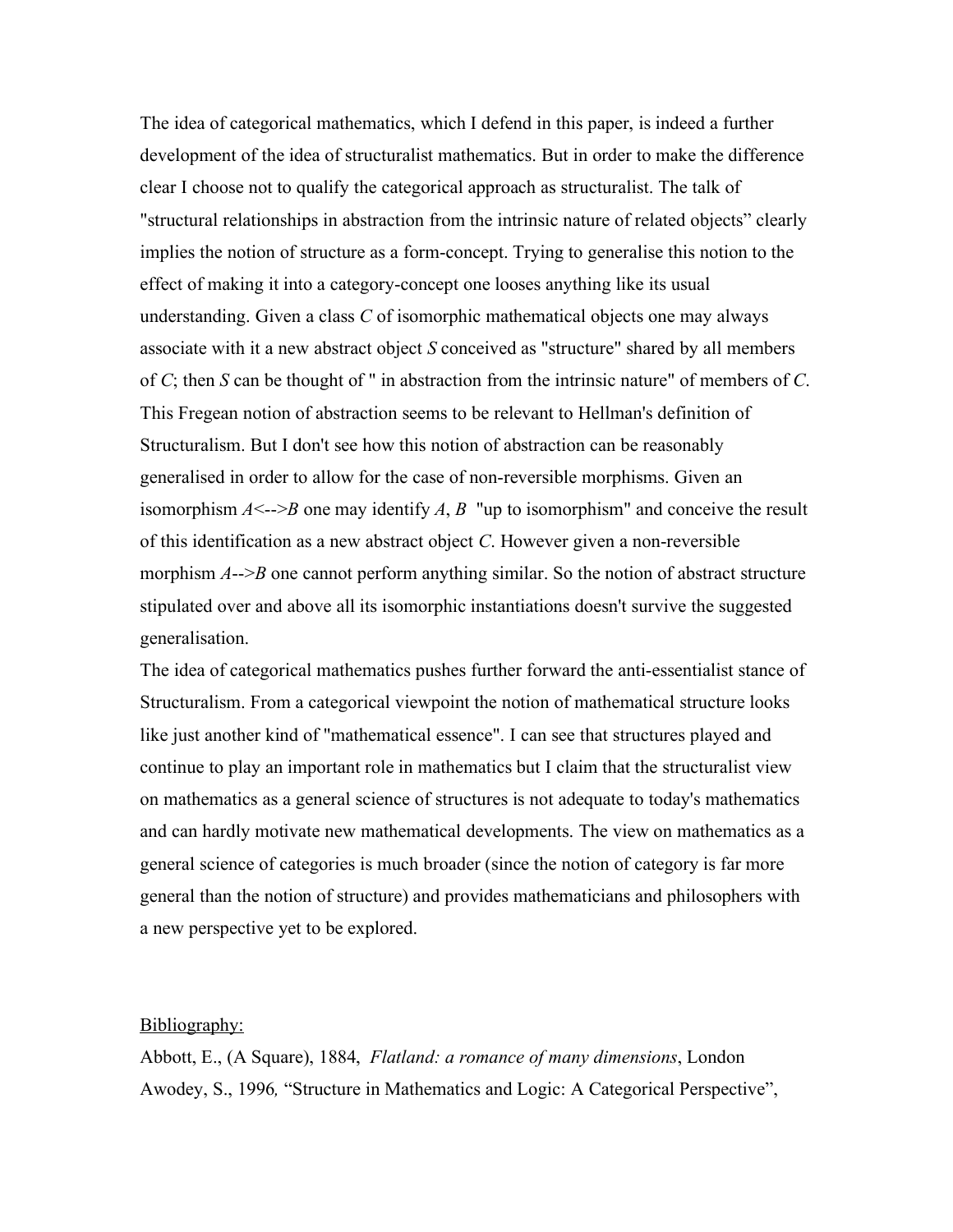*Philosophia Mathematica* (3), N4, pp. 209-237

Awodey, S., 2004, "An Answer to Hellman's Question: Does Category Theory Provide a Framework for Mathematical Structuralism?"*, Philosophia Mathematica* (3), N12, pp. 54-64

Beall, J.C., Restall, G. (2000) "Logical Pluralism", *Australasian Journal of Philosophy* 78, p. 475-493

Bell, J., 2005, "The Development of Categorical Logic", *Handbook of Philosophical*

*Logic*, Vol. 12. Springer

Bell, J. *Two Approaches to Modelling the Universe,* forthcoming (preprint available at the author's website)

Beltrami, E., 1868, "Saggio di interpetrazione della geometria non-euclidea"*, Giornale di Matematiche*, v.6, pp. 284-312; republished in: *Opere Matematiche* t.1, Milano: Ulrico Hoepli 1902, pp. 374-405

Beltrami, E., 1868-69, "Teoria fondamentale degli spazii di curvatura constante", *Annali di matematica pura et applicata* (2), 2, p. 232-255; republished in: *Opere Matematiche* t.1, Milano: Ulrico Hoepli 1902, pp. 347-377

Boi, L., Giacardi, L., Tazzioli, R., 1998, *La Découverte de la géométrie non-euclidienne sur la pseudosphère. Les lettres d'Eugenio Beltrami à Jules Houel (1868-1881)*

Bolyai, J., 1832, *Scientia absoluta spatii*. Appendix to Bolyai, F., *Tentamen juventutem studiosam in elementa matheseos purae elementis ac sublimioris, methodo intuitiva, evidentiaque huic propria, introducendi, Tomus Primus.* Maros Vasarhely. English translation by G. B. Halsted is printed as a supplement to (Bonola 1955)

Bonola, R., 1908, *Die nichteuklidische Geometrie,* Teubner; English translation by H.S. Carslaw: 1955*, Non-Euclidean Geometry: A critical and historical study of its development.* New York: Dover.

Bourbaki, N., 1968, *Elements of Mathematics , Theory of Sets, Hermann Paris* Bunge, M., , 1984, *Toposes in Logic and Logic in Toposes*, in: Topoi, 3, N1, pp.13-22 Brown, T., 1991, "Hermeneutics and mathematical activity", *Educational Studies in Mathematics* 27, pp. 475-480

Crease, R. (ed.), 1997, *Hermeneutics and the Natural Sciences* , Springer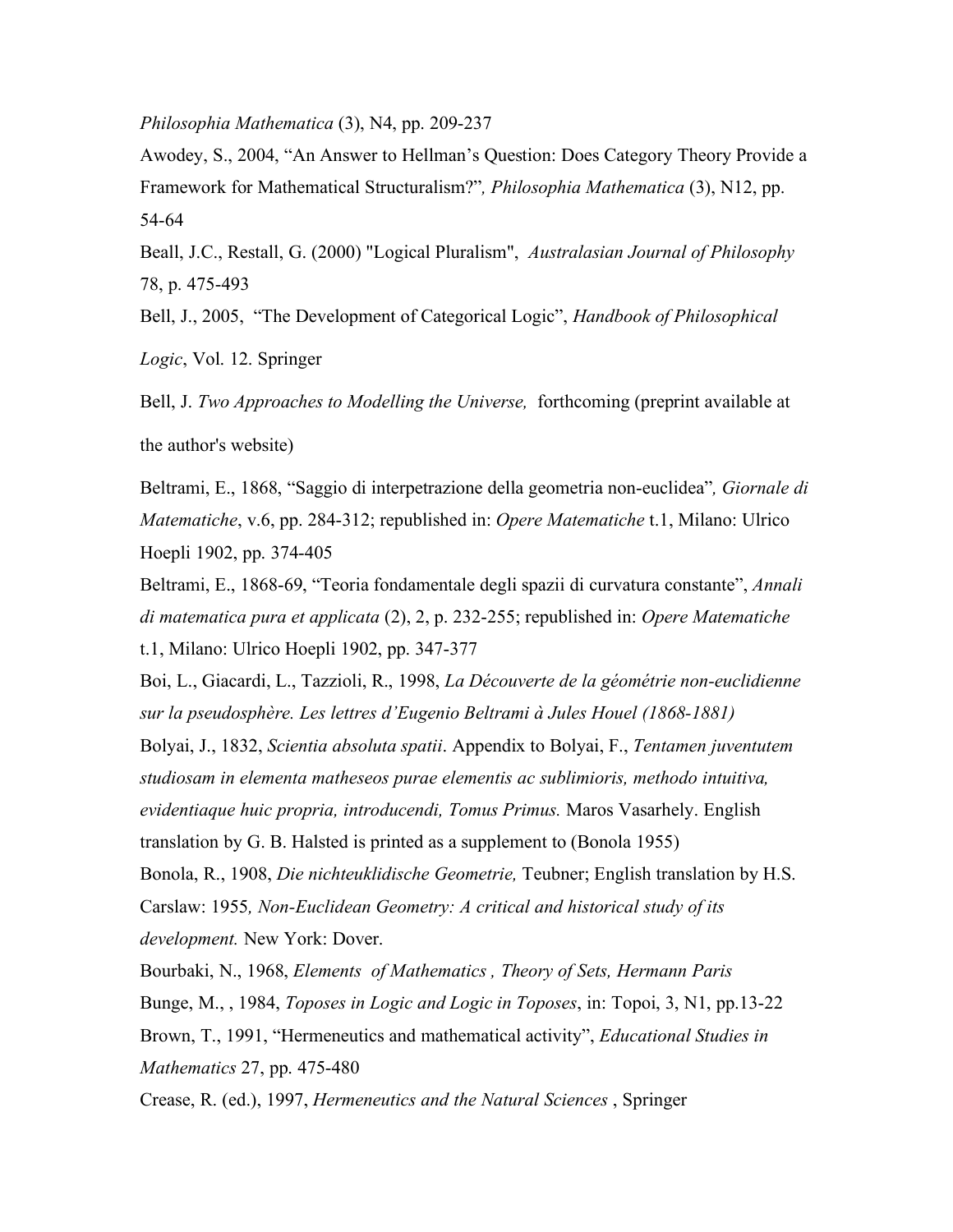Dilthey , W., 1883, *Einleitung in die geisteswissenschaften : versuch einer grundlegung für das studien der gesellschaft und der geschichte*, Leipzig Doneddu, A., 1965, *Géométrie Euclidienne*, Plane, Paris Eilenberg, S., MacLane, S., 1945, "General Theory of Natural Equivalences", *Trnasactions of the American Mathematical Society*, 58, pp. 231-294 Euclid, 1926, *The Thirteen Books of Euclid's* Elements, (trans. and comm. By T.L. Heath), Cambridge Frege, G., 1971, *On the Foundations of Geometry and Formal Theories of Arithmetic,* E.H.W. Kluge (ed.) New Haven, London; Yale University Press Gauss, C.F., 1827, *Disquisitiones generales circa superficies curvas ,* Goettingen Gauss, C.F., 1981, *Werke* (*herausgegeben von der Königlichen Gesellschaft der Wissenschaften zu Göttingen*), Olms Gelfand, S.I., Manin, Yu.I., 2003, *Methods of Homological Algebra*, Springer Heath, T.L., , *A History of Greek mathematics*, Oxford, Clarendon Press Hellman, G., forthcoming, "Structuralism, mathematical", *The Encyclopedia of Philosophy*, 2nd ed., MacMillan Hilbert, D., 1899, *Grundlagen der Geometrie*, Leipzig, Teubner; second ed.: 1903 Hilbert, D., 1901, "Über Flächen von konstanter gausscher Krümmung," *Transactions of the American Mathematical Society*, pp. 87-99 Husserl, E.,1954, *Krisis der europäischen Wissenschaften und die transzendentale Phänomenologie. Ein Einleitung in die phänomentologische Philosophie*/ hrsg. von Walter Biemel. Haag , Nijhoff Klein, F., 1872, *Vergleichende Betrachtungen ueber neuere geometrische Forschungen*  ("Erlanger Programm") , Erlangen Klein, F., 1893, *Nicht-Euklidische Geometrie, Vorlesung 1889-90*, Goetingen Kline, M., 1972, *Mathematical Thought from Ancient to Modern Times*, Oxford Kuhn, T.S.,1962, *Structure of Scientific Revolutions* , Chicago Lang, S., Murrow, G., 1997, *Geometry*, Springer Lawvere, F.W., 1963, *Functorial Semantics of Algebraic Theories,* Ph.D. Thesis (Columbia University); reprinted with Author's Comments by Buffalo Workshop Press POB 171, 2004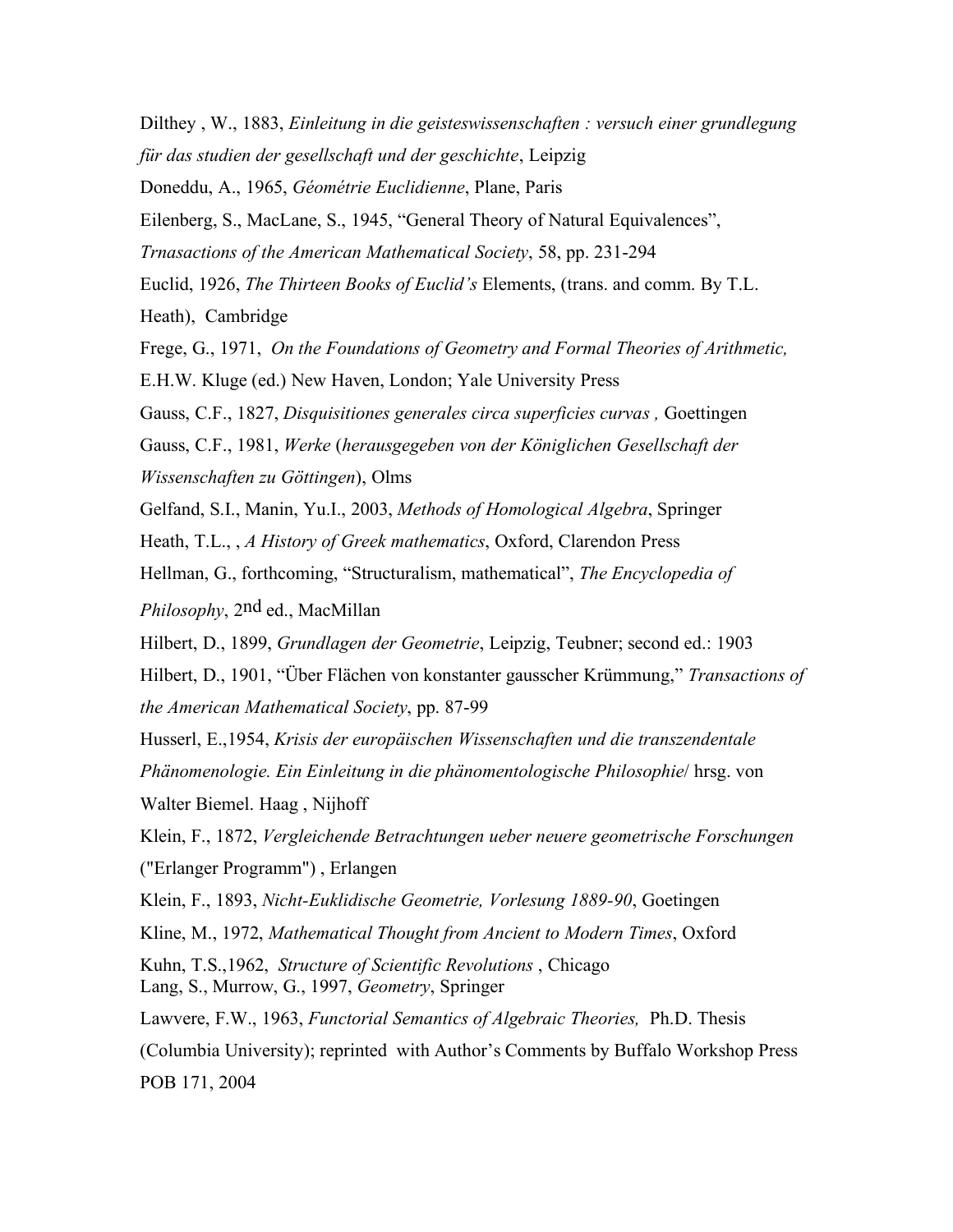Lawvere, W., 1964, "Elementary Theory of the Category of Sets", *Proceedings of the National Academy of Science*, vol. 52, N6, p.1506-1511

Lawvere, F.W., 1966, *The Category of Categories as a Foundation of Mathematics,* La Jolla Conference on Categorical Algebra, Springer-Verlag, pp.1-20

Lawvere, W., 2003, "Foundations and Applications: Axiomatization and Education", *The Bulletin of Symbolic Logic*, vol. 9, No. 2, p. 213-224

Lobatcheffky, N.I., 1837, *Géometrie Imaginaire*, Journal fuer die reine und angewandte Mathematik N17

Lobatcheffky, N.I., 1840, *Geometrische Untersuchungen zur Theorie der Parallellinien*,

Berlin: F. Fincke. English translation by G. B. Halsted is printed as a supplement to (Bonola 1955)

MacLane, S., 1996, "Structure in Mathematics. Mathematical Structuralism"*,*

*Philosophia Mathematica* (3), N4, pp. 174-183

Makkai, M. and Reyes E., 1977*, First Order Categorical Logic*, Springer (Lecture Notes in Mathematics 611)

McLarty, C., 1992, *Elementary Categories, Elementary Toposes*, Clarendon Press, Oxford

Proclus, D. , 1873, *Procli Diadochi in primum Euclidis elementorum librum*

*Commentarium*, Friedlein (ed.), Leipzig

Riemann, B., 1854, "Ueber die Hypothesen, welche der Geometrie zu Grunde liegen"

(Habilitationsvortrag), *Abhandlungen der Kgl. Gesellschaft der Wissenschaften zu* 

*Göttingen.* (1867): 133-152; reprinted in *Gesammelte Mathematische Werke*

(Narasimhan, ed.), Berlin, Heidelberg, NewYork: Springer-Verlag, 1990

Rodin, A., 2005 *Identity and Categorification* http://arxiv.org/pdf/math.CT/0509596, to appear in *Philosophia Scientia*

Salanskis, J.-M., 1991, *L'herméeutique formelle*, CNRS, Paris

Shapiro, S., 1991, *Foundations without foundationalism* Oxford: Clarendon Press

Tarski, A., 1959, "What is elementary Geometry?" , in Henkin, L., Suppes, P., Tarski, A., *The Axiomatic Method*, Amsterdam, pp. 17-25

Toepell, M., 1986, "On the origins of David Hilbert's Grundlagen der Geometrie", *Archive for History of Exact Sciences*, 35(4), pp. 329-344